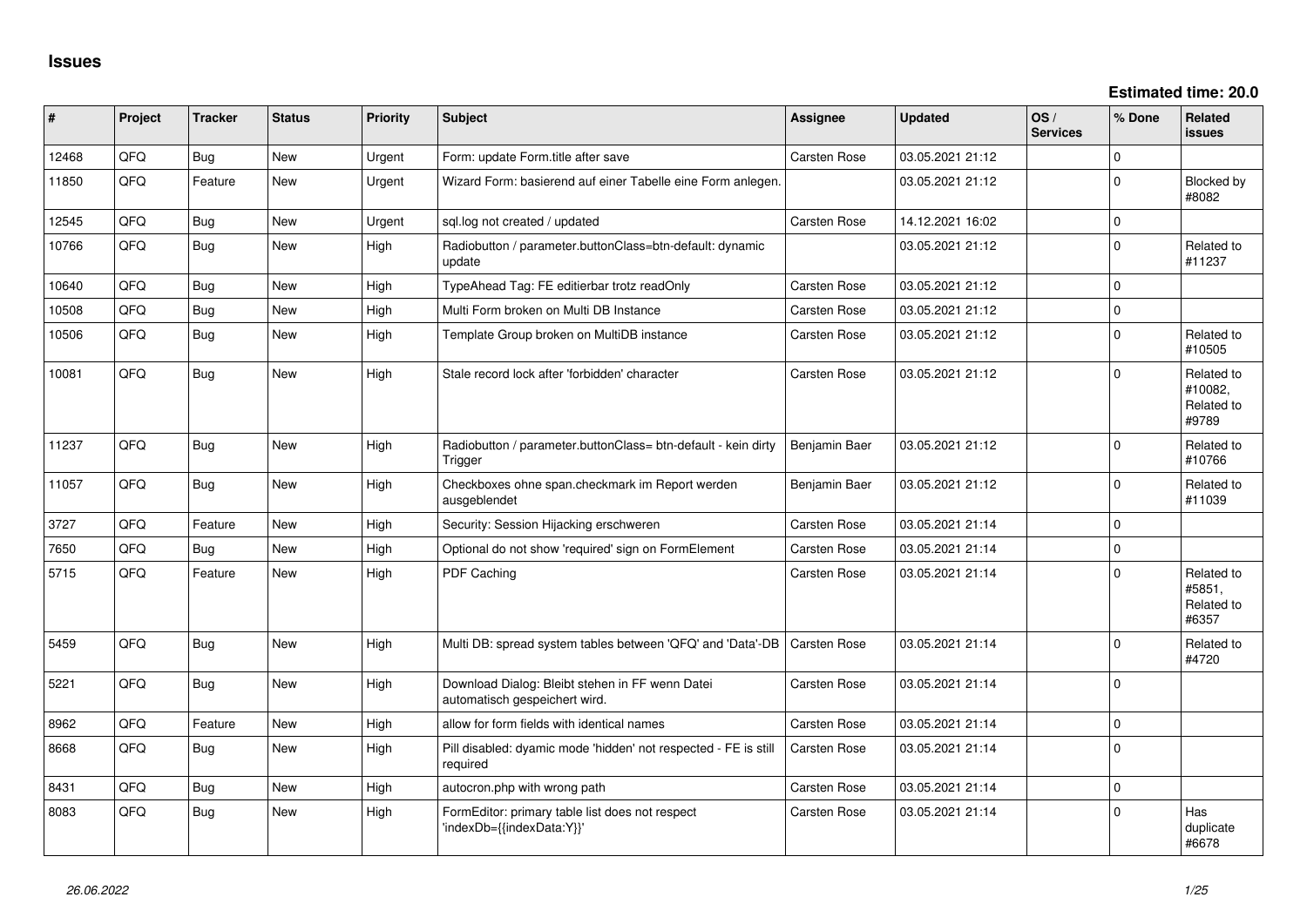| $\sharp$ | Project | <b>Tracker</b> | <b>Status</b> | <b>Priority</b> | Subject                                                                                                                               | Assignee            | <b>Updated</b>   | OS/<br><b>Services</b> | % Done      | Related<br><b>issues</b>                                               |
|----------|---------|----------------|---------------|-----------------|---------------------------------------------------------------------------------------------------------------------------------------|---------------------|------------------|------------------------|-------------|------------------------------------------------------------------------|
| 7899     | QFQ     | Bug            | New           | High            | Fe.type=password / retype / required: always complain about<br>missing value                                                          | <b>Carsten Rose</b> | 03.05.2021 21:14 |                        | $\mathbf 0$ |                                                                        |
| 7850     | QFQ     | Feature        | <b>New</b>    | High            | Upload records: non 'pathFileName' column                                                                                             | Carsten Rose        | 03.05.2021 21:14 |                        | $\mathbf 0$ |                                                                        |
| 11893    | QFQ     | Feature        | New           | High            | Broken SIP: a) only report one time, b) only report in main<br>column                                                                 | Carsten Rose        | 12.05.2021 12:13 |                        | $\Omega$    | Related to<br>#12532,<br>Related to<br>#14187                          |
| 9531     | QFQ     | Bug            | <b>New</b>    | High            | FE File: Dynamic Update / modeSql / required detected even<br>it not set                                                              | Carsten Rose        | 11.06.2021 20:32 |                        | $\mathbf 0$ | Related to<br>#12398                                                   |
| 9347     | QFQ     | <b>Bug</b>     | New           | High            | FE.type=upload with dynamic show/hidden: required not<br>detected                                                                     | Carsten Rose        | 12.06.2021 10:40 |                        | $\Omega$    | Related to<br>#5305,<br>Related to<br>#12398                           |
| 12186    | QFQ     | Feature        | <b>New</b>    | High            | TinyMCE Config für Objekte                                                                                                            | Carsten Rose        | 07.12.2021 17:19 |                        | $\Omega$    | <b>Blocks</b><br>#12632                                                |
| 10114    | QFQ     | Feature        | New           | High            | Symbol (Link): 'G:' (Glyphicon) replaced by 'i:' (icon)                                                                               |                     | 07.12.2021 17:19 |                        | $\Omega$    | Related to<br>#3797,<br>Related to<br>#4194                            |
| 12974    | QFQ     | <b>Bug</b>     | <b>New</b>    | High            | Sanitize Queries in Action-Elements                                                                                                   | Carsten Rose        | 07.12.2021 17:19 |                        | $\mathbf 0$ |                                                                        |
| 12670    | QFQ     | Bug            | <b>New</b>    | High            | Dropdown-Menu classes können nicht mehr angegeben<br>werden                                                                           | Carsten Rose        | 07.12.2021 17:19 |                        | $\Omega$    |                                                                        |
| 12532    | QFQ     | Feature        | <b>New</b>    | High            | SIP-Parameter bei Seitenaufruf in Browser-Console anzeigen                                                                            | Carsten Rose        | 07.12.2021 17:19 |                        | $\Omega$    | Related to<br>#11893,<br>Related to<br>#14187                          |
| 12513    | QFQ     | Bug            | <b>New</b>    | High            | Implement server side check of maxlength                                                                                              | Carsten Rose        | 07.12.2021 17:19 |                        | $\mathbf 0$ |                                                                        |
| 12702    | QFQ     | Bug            | <b>New</b>    | High            | templateGroup: broken in multiDb Setup                                                                                                | Carsten Rose        | 14.12.2021 16:02 |                        | $\mathbf 0$ |                                                                        |
| 12544    | QFQ     | Feature        | <b>New</b>    | High            | a) ' AS _link' new also as ' AS _format', b) sortierung via<br>'display: none;', c) '_format' benoeitgt nicht zwingend<br>u/U/p/m/z/d | Carsten Rose        | 14.12.2021 16:03 |                        | $\mathbf 0$ |                                                                        |
| 13757    | QFQ     | Feature        | <b>New</b>    | High            | QR / Bar-Code Plugin                                                                                                                  | Enis Nuredini       | 19.03.2022 17:43 |                        | $\mathbf 0$ |                                                                        |
| 8891     | QFQ     | <b>Bug</b>     | New           | High            | formSubmitLog: do not log passwords                                                                                                   | Enis Nuredini       | 25.03.2022 09:06 |                        | $\mathbf 0$ |                                                                        |
| 14187    | QFQ     | Feature        | New           | High            | qfq.log: show current URL                                                                                                             | Carsten Rose        | 28.05.2022 11:02 |                        | $\Omega$    | Related to<br>#13933,<br>Related to<br>#12532,<br>Related to<br>#11893 |
| 12066    | QFQ     | <b>Bug</b>     | New           | High            | enterAsSubmit: Forward wird nicht ausgeführt                                                                                          | Enis Nuredini       | 29.05.2022 09:23 |                        | $\mathbf 0$ |                                                                        |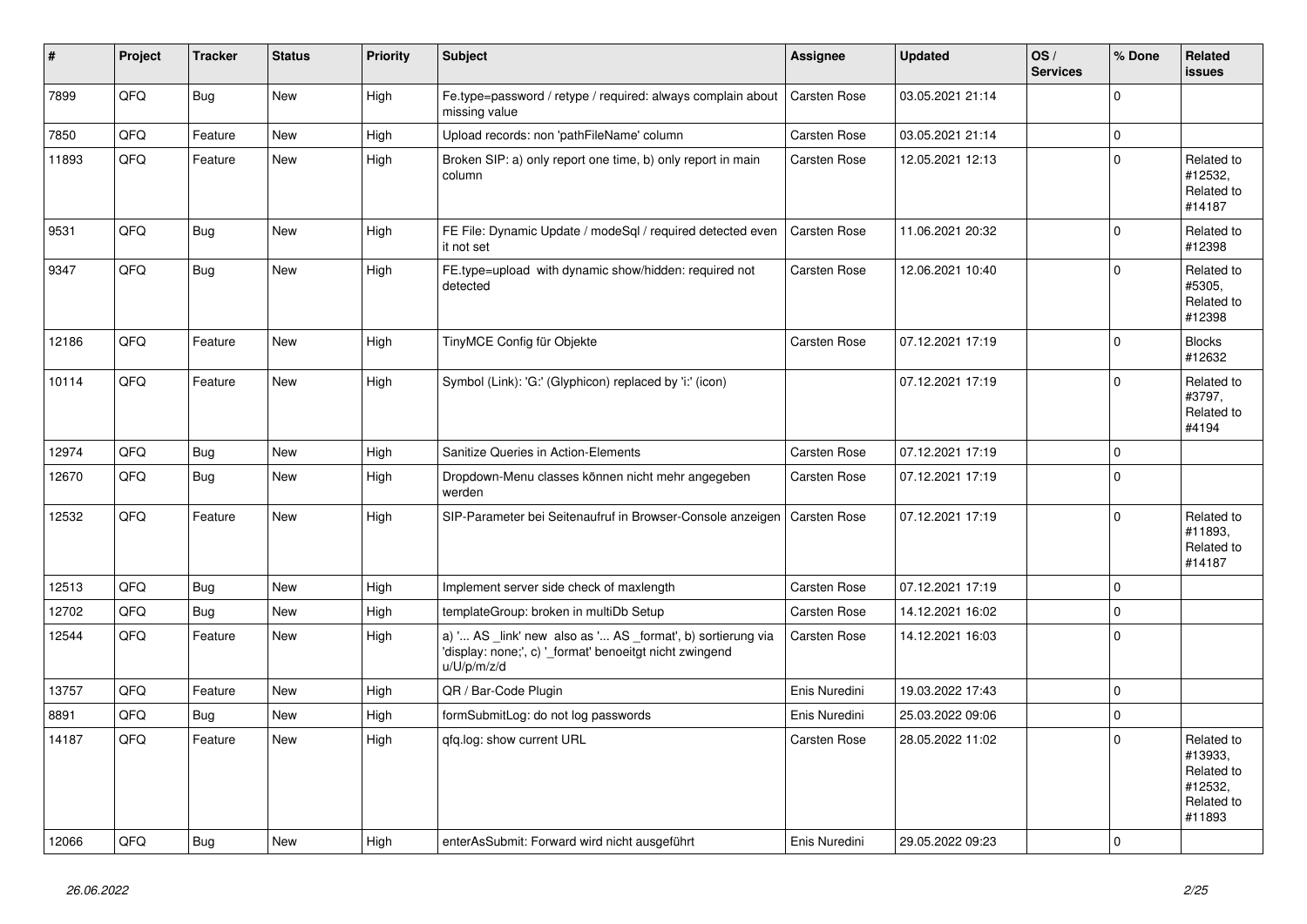| $\#$  | Project | <b>Tracker</b> | <b>Status</b> | <b>Priority</b> | <b>Subject</b>                                                                                                                        | Assignee      | <b>Updated</b>   | OS/<br><b>Services</b> | % Done      | Related<br><b>issues</b>                    |
|-------|---------|----------------|---------------|-----------------|---------------------------------------------------------------------------------------------------------------------------------------|---------------|------------------|------------------------|-------------|---------------------------------------------|
| 13716 | QFQ     | Bug            | <b>New</b>    | High            | Firefox ask to store username/password                                                                                                | Enis Nuredini | 30.05.2022 09:31 |                        | $\Omega$    | Related to<br>#13827                        |
| 4023  | QFQ     | Feature        | New           | Normal          | prepared statements - FE action: salveld, sqllnsert,<br>sqlUpdate, sqlDelete, sqlBefore, sqlAfter                                     | Carsten Rose  | 11.12.2019 16:15 |                        | $\Omega$    |                                             |
| 2361  | QFQ     | Feature        | <b>New</b>    | Normal          | Logging wer/wann/wo welches Formular aufgerufen hat                                                                                   | Carsten Rose  | 11.12.2019 16:15 |                        | $\Omega$    | Related to<br>#4432,<br>Related to<br>#7480 |
| 7480  | QFQ     | Feature        | New           | Normal          | Record History (Undo / Redo)                                                                                                          | Carsten Rose  | 11.12.2019 16:16 |                        | $\Omega$    | Related to<br>#2361                         |
| 6602  | QFQ     | Feature        | <b>New</b>    | Normal          | Formlet: in Report auf Mausklick ein mini-form oeffnen                                                                                | Carsten Rose  | 11.12.2019 16:16 |                        | $\Omega$    |                                             |
| 4756  | QFQ     | <b>Bug</b>     | <b>New</b>    | Normal          | Form dirty even nothing changes                                                                                                       | Carsten Rose  | 11.12.2019 16:16 |                        | $\mathbf 0$ |                                             |
| 8702  | QFQ     | Feature        | <b>New</b>    | Normal          | Load Record which is locked: missing user info                                                                                        | Carsten Rose  | 11.12.2019 16:16 |                        | $\Omega$    | Related to<br>#9789                         |
| 9777  | QFQ     | Feature        | <b>New</b>    | Normal          | Logging QFQ Variables                                                                                                                 | Carsten Rose  | 16.12.2019 17:17 |                        | $\mathbf 0$ |                                             |
| 9853  | QFQ     | Feature        | <b>New</b>    | Normal          | Check das SQL / QFQ / Mail Logfile geschrieben wird                                                                                   |               | 09.01.2020 11:15 |                        | $\mathbf 0$ |                                             |
| 9927  | QFQ     | Feature        | New           | Normal          | QFQ Update: a) Update nur machen wenn BE User<br>eingeloggt ist., b) Bei Fehler genaue Meldung welcher<br>Updateschritt Probleme hat. | Carsten Rose  | 22.01.2020 12:59 |                        | $\Omega$    |                                             |
| 7660  | QFQ     | Feature        | <b>New</b>    | Normal          | IMAP: import mails to DB, move / delete mails                                                                                         | Carsten Rose  | 01.02.2020 09:52 |                        | $\mathbf 0$ |                                             |
| 5782  | QFQ     | Feature        | <b>New</b>    | Normal          | NextCloud API                                                                                                                         | Carsten Rose  | 01.02.2020 10:02 |                        | $\Omega$    |                                             |
| 7920  | QFQ     | Feature        | <b>New</b>    | Normal          | FE: Syntax Highlight, Zeinlenumbruch                                                                                                  | Carsten Rose  | 01.02.2020 10:03 |                        | $\Omega$    |                                             |
| 9983  | QFQ     | Feature        | <b>New</b>    | Normal          | Report Notation: new keyword 'range'                                                                                                  | Carsten Rose  | 01.02.2020 15:55 |                        | $\Omega$    |                                             |
| 9855  | QFQ     | <b>Bug</b>     | <b>New</b>    | Normal          | <b>Required Check</b>                                                                                                                 |               | 01.02.2020 15:56 |                        | $\Omega$    |                                             |
| 9773  | QFQ     | <b>Bug</b>     | New           | Normal          | form.parameter.formModeGlobal=requiredOff                                                                                             | Carsten Rose  | 01.02.2020 15:56 |                        | $\Omega$    |                                             |
| 10014 | QFQ     | Feature        | <b>New</b>    | Normal          | Manual.rst: describe behaviour and process order of<br>fillStoreVar, slaveId, sqlBefore,                                              | Carsten Rose  | 01.02.2020 22:31 |                        | $\Omega$    |                                             |
| 3547  | QFQ     | Bug            | <b>New</b>    | Normal          | FE of type 'note' causes writing of empty fields.                                                                                     | Carsten Rose  | 01.02.2020 23:21 |                        | $\mathbf 0$ |                                             |
| 3504  | QFQ     | Feature        | <b>New</b>    | Normal          | Logging: welche Action FEs werden wann wie ausgefuehrt                                                                                | Carsten Rose  | 01.02.2020 23:21 |                        | $\Omega$    | Related to<br>#5458,<br>Related to<br>#4092 |
| 5576  | QFQ     | Bug            | <b>New</b>    | Normal          | Using MySQL 'DROP' requires privilege - wich is not really<br>necessary.                                                              | Carsten Rose  | 01.02.2020 23:21 |                        | $\Omega$    |                                             |
| 5131  | QFQ     | Feature        | <b>New</b>    | Normal          | Activate Spin Gear ('wait/busy' indicator) via LINK attribute                                                                         | Carsten Rose  | 01.02.2020 23:21 |                        | $\mathbf 0$ |                                             |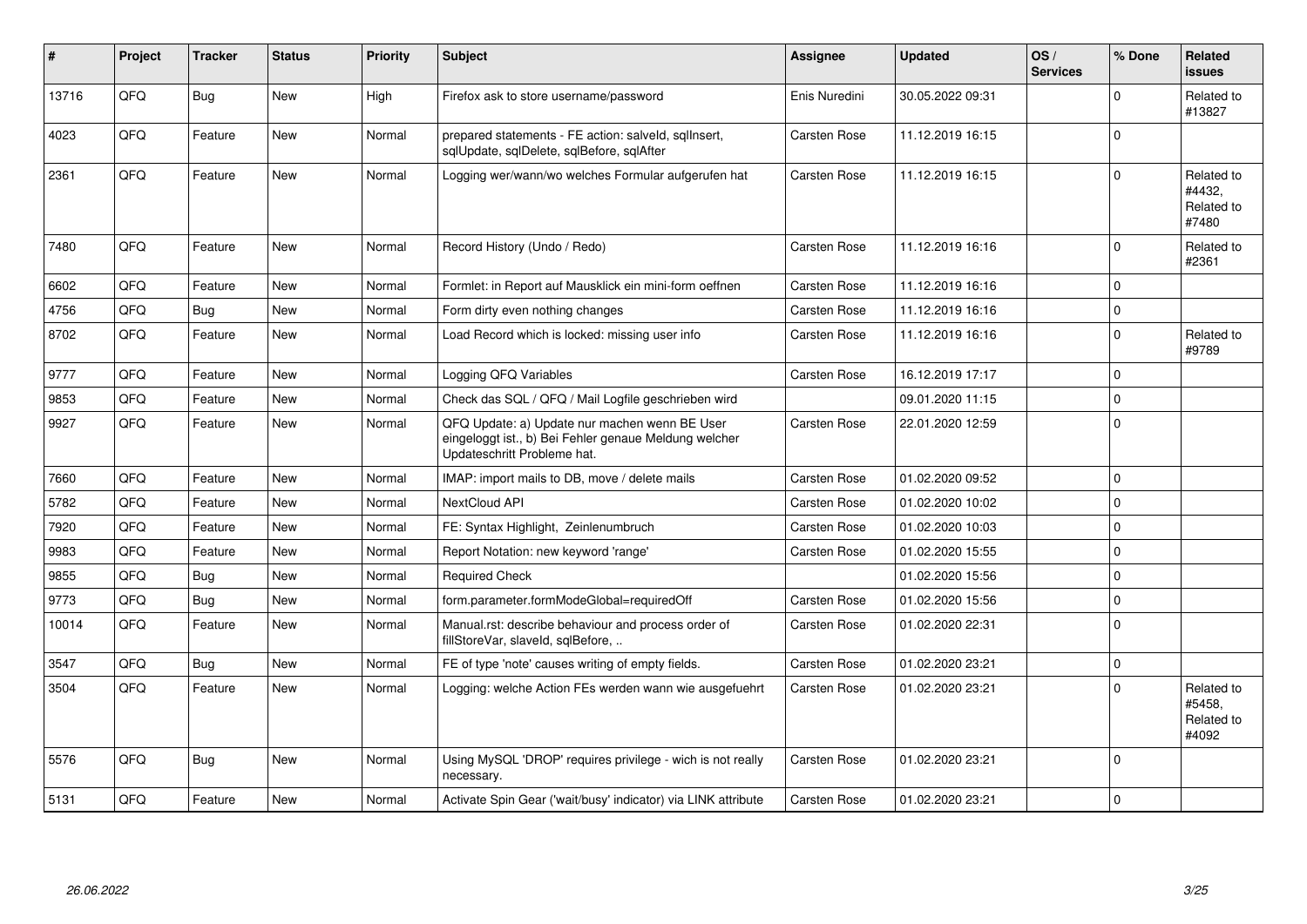| #    | Project | <b>Tracker</b> | <b>Status</b> | <b>Priority</b> | <b>Subject</b>                                                                                                             | <b>Assignee</b> | <b>Updated</b>   | OS/<br><b>Services</b> | % Done      | Related<br><b>issues</b>                    |
|------|---------|----------------|---------------|-----------------|----------------------------------------------------------------------------------------------------------------------------|-----------------|------------------|------------------------|-------------|---------------------------------------------|
| 4250 | QFQ     | Feature        | New           | Normal          | AutoCron in QFQ via PHP                                                                                                    | Carsten Rose    | 01.02.2020 23:21 |                        | $\Omega$    | Related to<br>#3292,<br>Related to<br>#3291 |
| 6483 | QFQ     | <b>Bug</b>     | <b>New</b>    | Normal          | R Store funktioniert nicht bei 'Report Notation' im FE                                                                     | Carsten Rose    | 01.02.2020 23:21 |                        | $\mathbf 0$ |                                             |
| 6462 | QFQ     | Bug            | <b>New</b>    | Normal          | File Upload: Nutzlose Fehlermeldung wenn Datei zu gross                                                                    | Carsten Rose    | 01.02.2020 23:21 |                        | $\mathbf 0$ | Related to<br>#6139                         |
| 6437 | QFQ     | Feature        | <b>New</b>    | Normal          | Neuer Mode Button bei FormElementen                                                                                        | Carsten Rose    | 01.02.2020 23:21 |                        | $\Omega$    | Related to<br>#9668,<br>Blocked by<br>#9678 |
| 6292 | QFQ     | Feature        | <b>New</b>    | Normal          | Download: File speichern mit Hash aber original Filename in<br>der Datenbank vermerken fuer Downloads                      | Carsten Rose    | 01.02.2020 23:21 |                        | $\mathbf 0$ |                                             |
| 6289 | QFQ     | Feature        | <b>New</b>    | Normal          | Form: Log                                                                                                                  | Carsten Rose    | 01.02.2020 23:21 |                        | $\mathbf 0$ |                                             |
| 6765 | QFQ     | Feature        | <b>New</b>    | Normal          | Moeglichkeit via QFQ eigene Logs zu schreiben                                                                              | Carsten Rose    | 01.02.2020 23:21 |                        | $\mathbf 0$ |                                             |
| 6677 | QFQ     | <b>Bug</b>     | <b>New</b>    | Normal          | Error message FE Action Element: no/wrong FE reference<br>who cause the problem.                                           | Carsten Rose    | 01.02.2020 23:21 |                        | $\mathbf 0$ |                                             |
| 6609 | QFQ     | Feature        | New           | Normal          | Formlet: JSON API erweitern                                                                                                | Carsten Rose    | 01.02.2020 23:21 |                        | 50          |                                             |
| 6594 | QFQ     | Feature        | New           | Normal          | Excel: on download, check if there is a valid sip                                                                          | Carsten Rose    | 01.02.2020 23:21 |                        | $\mathbf 0$ |                                             |
| 7119 | QFQ     | Feature        | <b>New</b>    | Normal          | Upload: scaleDownWidth, scaleDownHeight                                                                                    | Carsten Rose    | 01.02.2020 23:21 |                        | $\mathbf 0$ |                                             |
| 7102 | QFQ     | Feature        | <b>New</b>    | Normal          | Comment sign in report: '#' and '--'                                                                                       | Carsten Rose    | 01.02.2020 23:21 |                        | $\mathbf 0$ |                                             |
| 7099 | QFQ     | Feature        | <b>New</b>    | Normal          | Redesign FormEditor                                                                                                        | Carsten Rose    | 01.02.2020 23:21 |                        | $\mathbf 0$ |                                             |
| 7014 | QFQ     | Bug            | New           | Normal          | Sending invalid emails succeeds when<br>debug.redirectAllMailTo is set                                                     | Carsten Rose    | 01.02.2020 23:21 |                        | $\Omega$    |                                             |
| 6912 | QFQ     | Bug            | <b>New</b>    | Normal          | error Message Var 'deadline' already set in SIP - in Form<br>with FE.value={{deadline:R:::{{deadlinePeriod:Y}}}}           | Carsten Rose    | 01.02.2020 23:21 |                        | $\mathbf 0$ |                                             |
| 6855 | QFQ     | Feature        | <b>New</b>    | Normal          | With {{feUser:U}}!={{feUser:T}}: Save / Delete: only possible<br>with {{feUserSave:U}}='yes' and '{{feUserDelete:U}}='yes' | Carsten Rose    | 01.02.2020 23:21 |                        | $\mathbf 0$ |                                             |
| 7481 | QFQ     | Feature        | <b>New</b>    | Normal          | Detect 'BaseUrl' automatically                                                                                             | Carsten Rose    | 01.02.2020 23:21 |                        | $\mathbf 0$ |                                             |
| 7342 | QFQ     | Feature        | <b>New</b>    | Normal          | add content = hide_this                                                                                                    | Carsten Rose    | 01.02.2020 23:21 |                        | $\mathbf 0$ |                                             |
| 7280 | QFQ     | Feature        | <b>New</b>    | Normal          | recently used table                                                                                                        | Carsten Rose    | 01.02.2020 23:21 |                        | $\mathbf 0$ |                                             |
| 7261 | QFQ     | Bug            | New           | Normal          | Report path Filename for user without path, only the filename                                                              | Carsten Rose    | 01.02.2020 23:21 |                        | 0           |                                             |
| 7239 | QFQ     | Feature        | New           | Normal          | TinyMCE: html tag whitelist                                                                                                | Carsten Rose    | 01.02.2020 23:21 |                        | $\mathbf 0$ | Related to<br>#14320                        |
| 7219 | QFQ     | Bug            | New           | Normal          | typeSheadSql / typeAheadSqlPrefetch: change to curly<br>braces                                                             | Carsten Rose    | 01.02.2020 23:21 |                        | 0           |                                             |
| 7175 | QFQ     | Feature        | New           | Normal          | Upload: md5 hash as filename                                                                                               | Carsten Rose    | 01.02.2020 23:21 |                        | $\mathbf 0$ |                                             |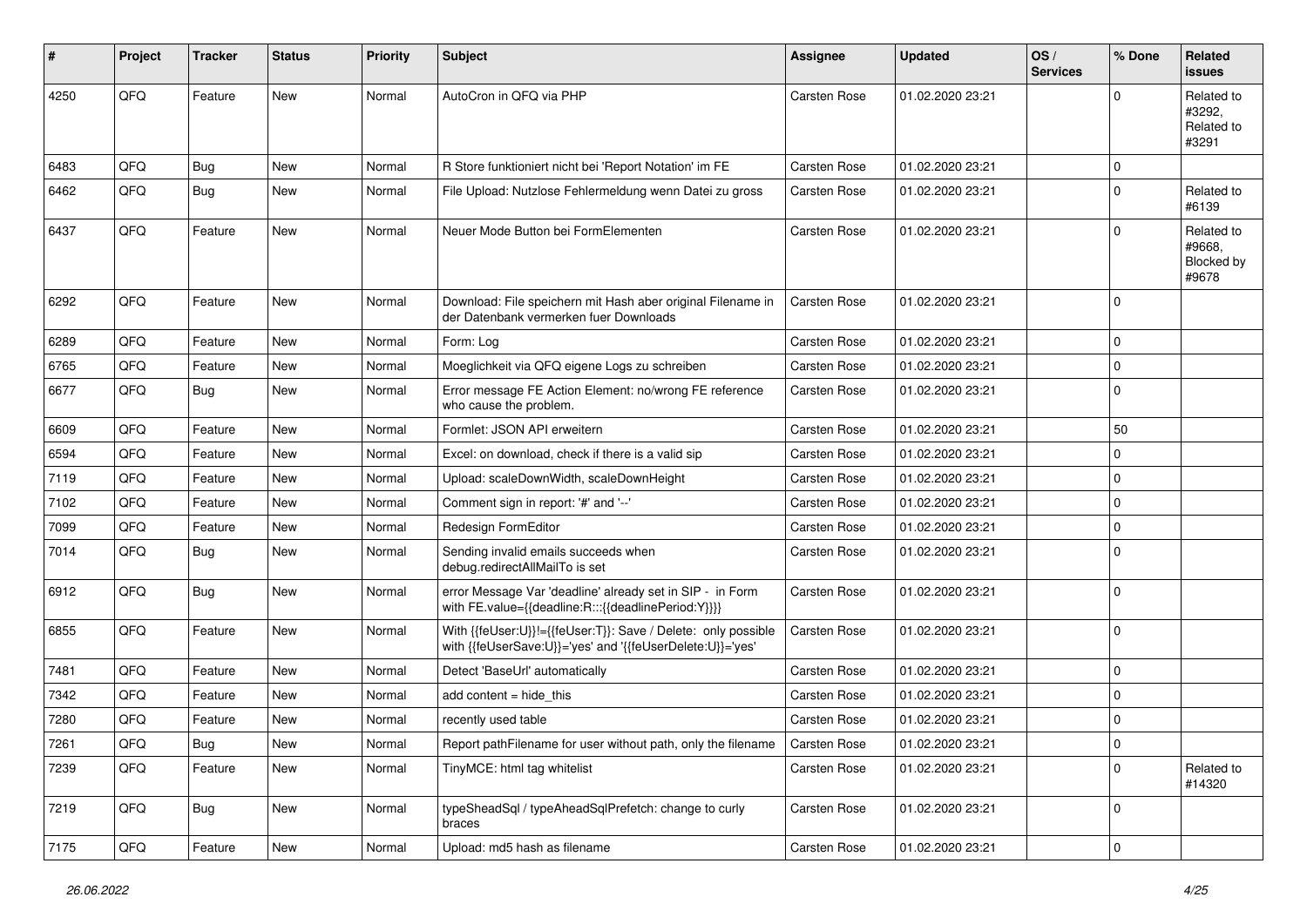| #    | Project | <b>Tracker</b> | <b>Status</b> | <b>Priority</b> | Subject                                                                                                | <b>Assignee</b>     | <b>Updated</b>   | OS/<br><b>Services</b> | % Done       | Related<br><b>issues</b>  |
|------|---------|----------------|---------------|-----------------|--------------------------------------------------------------------------------------------------------|---------------------|------------------|------------------------|--------------|---------------------------|
| 9602 | QFQ     | Feature        | New           | Normal          | Form definition as JSON                                                                                | Carsten Rose        | 01.02.2020 23:21 |                        | $\Omega$     | Related to<br>#9600       |
| 7683 | QFQ     | Feature        | New           | Normal          | Special column names in '{{ SELECT  AS _link }}' should be   Carsten Rose<br>detected                  |                     | 01.02.2020 23:21 |                        | $\mathbf{0}$ |                           |
| 7681 | QFQ     | Feature        | <b>New</b>    | Normal          | Optional switch off 'check for modified record'                                                        | Carsten Rose        | 01.02.2020 23:21 |                        | $\Omega$     |                           |
| 7574 | QFQ     | Bug            | <b>New</b>    | Normal          | Substitute error: form element not reported / dont parse<br>Form.note                                  | Carsten Rose        | 01.02.2020 23:21 |                        | $\Omega$     |                           |
| 7521 | QFQ     | Feature        | New           | Normal          | TemplateGroup: fe.type=upload                                                                          | Carsten Rose        | 01.02.2020 23:21 |                        | $\Omega$     | Related to<br>#9706       |
| 4082 | QFQ     | Feature        | <b>New</b>    | Normal          | Dynamic Update: modeSql - useful default                                                               | Carsten Rose        | 01.02.2020 23:22 |                        | $\Omega$     |                           |
| 7512 | QFQ     | Bug            | <b>New</b>    | Normal          | FE: inputType=number >> 'pattern' is not respected                                                     | Carsten Rose        | 01.02.2020 23:22 |                        | $\mathbf 0$  |                           |
| 7109 | QFQ     | Feature        | New           | Normal          | Dynamic Updates: row/element hide                                                                      | Carsten Rose        | 01.02.2020 23:22 |                        | $\Omega$     | Has<br>duplicate<br>#4081 |
| 7002 | QFQ     | <b>Bug</b>     | <b>New</b>    | Normal          | Dynamic Update: row does not disappear / appear                                                        | <b>Carsten Rose</b> | 01.02.2020 23:22 |                        | $\mathbf 0$  |                           |
| 7812 | QFQ     | Feature        | New           | Normal          | FE 'Subrecord' - new option 'subrecordShowFilter',<br>'subrecordPaging'                                | Carsten Rose        | 01.02.2020 23:22 |                        | $\Omega$     |                           |
| 7795 | QFQ     | Bug            | <b>New</b>    | Normal          | Readonly Form: Typeahead-Felder                                                                        | Carsten Rose        | 01.02.2020 23:22 |                        | $\mathbf 0$  |                           |
| 7685 | QFQ     | Bug            | <b>New</b>    | Normal          | Open FormElement from QFQ error message and save<br>modified record: error about missing {{formId:F}}  | Carsten Rose        | 01.02.2020 23:22 |                        | $\Omega$     |                           |
| 7547 | QFQ     | Bug            | New           | Normal          | Error Message in afterSave: wrong parameter column<br>reported                                         | Carsten Rose        | 01.02.2020 23:22 |                        | $\Omega$     |                           |
| 7524 | QFQ     | Bug            | New           | Normal          | QFQ throws a 'General Error' if 'fileadmin/protected/log/' is<br>not writeable                         | Carsten Rose        | 01.02.2020 23:22 |                        | $\Omega$     |                           |
| 7520 | QFQ     | Feature        | <b>New</b>    | Normal          | QR Code:  AS _qr ( AS _link)                                                                           | Carsten Rose        | 01.02.2020 23:22 |                        | $\Omega$     |                           |
| 7519 | QFQ     | Feature        | New           | Normal          | Select: Multi                                                                                          | Carsten Rose        | 01.02.2020 23:22 |                        | $\mathbf 0$  |                           |
| 7513 | QFQ     | Bug            | New           | Normal          | Radios not correct aligned                                                                             | Carsten Rose        | 01.02.2020 23:22 |                        | $\Omega$     |                           |
| 8806 | QFQ     | Feature        | <b>New</b>    | Normal          | SQL Function nl2br                                                                                     | Carsten Rose        | 01.02.2020 23:22 |                        | $\Omega$     |                           |
| 8719 | QFQ     | Feature        | New           | Normal          | extraButtonLock: add support for 0/1                                                                   | Carsten Rose        | 01.02.2020 23:22 |                        | $\mathbf 0$  |                           |
| 8336 | QFQ     | Feature        | New           | Normal          | Form > modified > Close New: a) Optional disable popup, b)<br>custom text, c) mode on save: close stay | Carsten Rose        | 01.02.2020 23:22 |                        | $\Omega$     | Related to<br>#8335       |
| 8089 | QFO     | Feature        | New           | Normal          | Copy/Paste for FormElements                                                                            | Carsten Rose        | 01.02.2020 23:22 |                        | $\mathbf 0$  |                           |
| 8049 | QFQ     | <b>Bug</b>     | New           | Normal          | FE.type=note, column 'value': text moves some pixel to top<br>after save                               | Carsten Rose        | 01.02.2020 23:22 |                        | $\mathbf 0$  |                           |
| 7924 | QFQ     | Feature        | New           | Normal          | Radio/Checkbox with Tooltip                                                                            | Carsten Rose        | 01.02.2020 23:22 |                        | $\Omega$     |                           |
| 9129 | QFQ     | Feature        | New           | Normal          | sqlValidate: Message as notification, not as error                                                     | Carsten Rose        | 01.02.2020 23:22 |                        | $\mathbf 0$  | Related to<br>#9128       |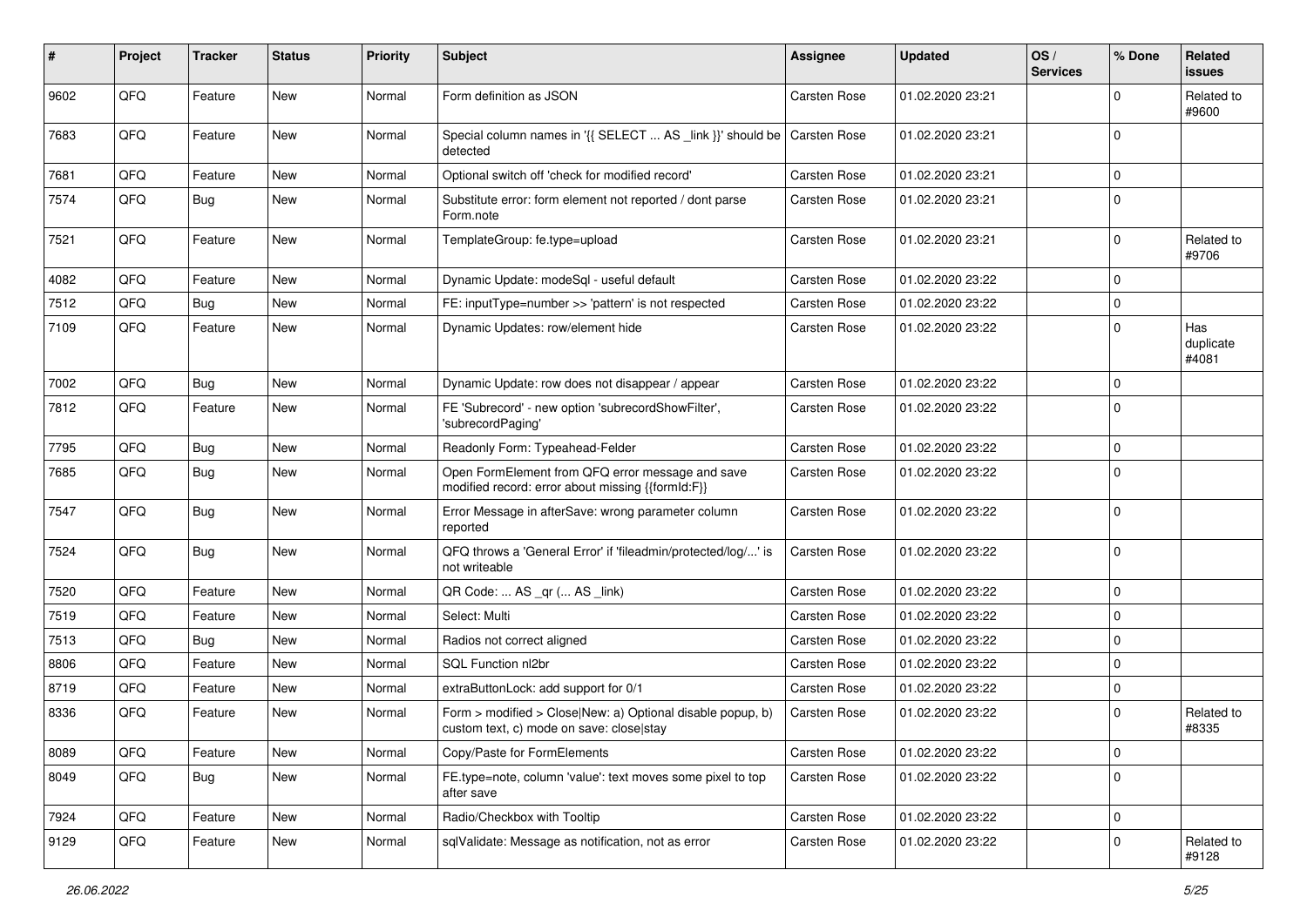| $\vert$ # | Project | <b>Tracker</b> | <b>Status</b> | <b>Priority</b> | <b>Subject</b>                                                                                        | <b>Assignee</b>     | <b>Updated</b>   | OS/<br><b>Services</b> | % Done      | Related<br><b>issues</b>                                             |
|-----------|---------|----------------|---------------|-----------------|-------------------------------------------------------------------------------------------------------|---------------------|------------------|------------------------|-------------|----------------------------------------------------------------------|
| 9128      | QFQ     | Feature        | New           | Normal          | Error Message: not replaced variables- a) replace back to '{{',<br>b) underline                       | Carsten Rose        | 01.02.2020 23:22 |                        | $\Omega$    | Related to<br>#9129                                                  |
| 9127      | QFQ     | Bug            | <b>New</b>    | Normal          | Error Message: change 'roll over' color - text not readable                                           | Carsten Rose        | 01.02.2020 23:22 |                        | $\mathbf 0$ |                                                                      |
| 9077      | QFQ     | <b>Bug</b>     | New           | Normal          | typeAheadSql: report broken SQL                                                                       | Carsten Rose        | 01.02.2020 23:22 |                        | $\Omega$    |                                                                      |
| 8975      | QFQ     | Feature        | <b>New</b>    | Normal          | Report Notation: 2.0                                                                                  | Carsten Rose        | 01.02.2020 23:22 |                        | $\Omega$    | Related to<br>#8963                                                  |
| 9317      | QFQ     | <b>Bug</b>     | New           | Normal          | FE.type=note: with dynamic show/hidden an empty label<br>causes trouble                               | Carsten Rose        | 01.02.2020 23:22 |                        | $\mathbf 0$ |                                                                      |
| 9275      | QFQ     | Bug            | <b>New</b>    | Normal          | autcron: t3 page, which takes to long to respond, is not<br>reported properly                         | Carsten Rose        | 01.02.2020 23:22 |                        | 100         |                                                                      |
| 9208      | QFQ     | Feature        | <b>New</b>    | Normal          | Manage 'recent' records                                                                               | Carsten Rose        | 01.02.2020 23:22 |                        | $\mathbf 0$ |                                                                      |
| 9177      | QFQ     | Bug            | <b>New</b>    | Normal          | Bug? QFQ tries to save an action FE, which has real existing<br>column name                           | <b>Carsten Rose</b> | 01.02.2020 23:22 |                        | $\mathbf 0$ |                                                                      |
| 9136      | QFQ     | Feature        | <b>New</b>    | Normal          | Create ZIP files with dynamic PDFs                                                                    | Carsten Rose        | 01.02.2020 23:22 |                        | $\mathbf 0$ |                                                                      |
| 9537      | QFQ     | Feature        | <b>New</b>    | Normal          | FormEditor: Edit fieldset in FrontEnd                                                                 | Carsten Rose        | 01.02.2020 23:22 |                        | $\mathbf 0$ |                                                                      |
| 9533      | QFQ     | Bug            | New           | Normal          | FE.type=upload: Check in 'beforeSave' if upload is given                                              | Carsten Rose        | 01.02.2020 23:22 |                        | $\mathbf 0$ | Related to<br>#11523                                                 |
| 9352      | QFQ     | Feature        | <b>New</b>    | Normal          | FE 'Native' fire slaveld, sqlAfter, sqlIns                                                            | Carsten Rose        | 01.02.2020 23:22 |                        | 0           |                                                                      |
| 9811      | QFQ     | Feature        | New           | Normal          | Report: tag every n'th row                                                                            | Carsten Rose        | 01.02.2020 23:22 |                        | $\mathbf 0$ |                                                                      |
| 9783      | QFQ     | Bug            | <b>New</b>    | Normal          | Email with special characters                                                                         | Carsten Rose        | 01.02.2020 23:22 |                        | $\mathbf 0$ |                                                                      |
| 9781      | QFQ     | Feature        | New           | Normal          | Button: CSS class to make buttons smaller                                                             | Carsten Rose        | 01.02.2020 23:22 |                        | $\Omega$    |                                                                      |
| 9707      | QFQ     | Feature        | New           | Normal          | SIP security: encode pageld and check pageld on decode                                                | Carsten Rose        | 01.02.2020 23:22 |                        | $\mathbf 0$ |                                                                      |
| 9706      | QFQ     | Feature        | <b>New</b>    | Normal          | Multi File Upload (hidden template group)                                                             | <b>Carsten Rose</b> | 01.02.2020 23:22 |                        | $\Omega$    | Related to<br>#7521,<br>Related to<br>#5562,<br>Related to<br>#13330 |
| 10115     | QFQ     | Feature        | <b>New</b>    | Normal          | TypeAhead: static list                                                                                | Carsten Rose        | 26.02.2020 16:42 |                        | 100         |                                                                      |
| 10324     | QFQ     | Bug            | New           | Normal          | Excel Export mit Template funktioniert nur, wenn Template<br>vor uid kommt                            |                     | 30.03.2020 11:20 |                        | $\Omega$    | Related to<br>#10257                                                 |
| 4050      | QFQ     | Feature        | New           | Normal          | sql.log: 1) FormElement ID which causes a specific action, 2) Carsten Rose<br>Result in the same row. |                     | 15.04.2020 11:35 |                        | 0           | Related to<br>#5458                                                  |
| 10082     | QFQ     | Bug            | New           | Normal          | FE.type=SELECT - 'sanatize' Class                                                                     | Carsten Rose        | 07.05.2020 09:36 |                        | $\mathbf 0$ | Related to<br>#10081                                                 |
| 10119     | QFQ     | Feature        | New           | Normal          | Dropdown (selectlist) & Type Ahead: format and catagorize list                                        | Carsten Rose        | 07.05.2020 09:36 |                        | 0           |                                                                      |
| 10322     | QFQ     | Bug            | New           | Normal          | FormElement / Radio: missing column 'enum' >> FE not<br>reported                                      | Carsten Rose        | 07.05.2020 09:37 |                        | 0           |                                                                      |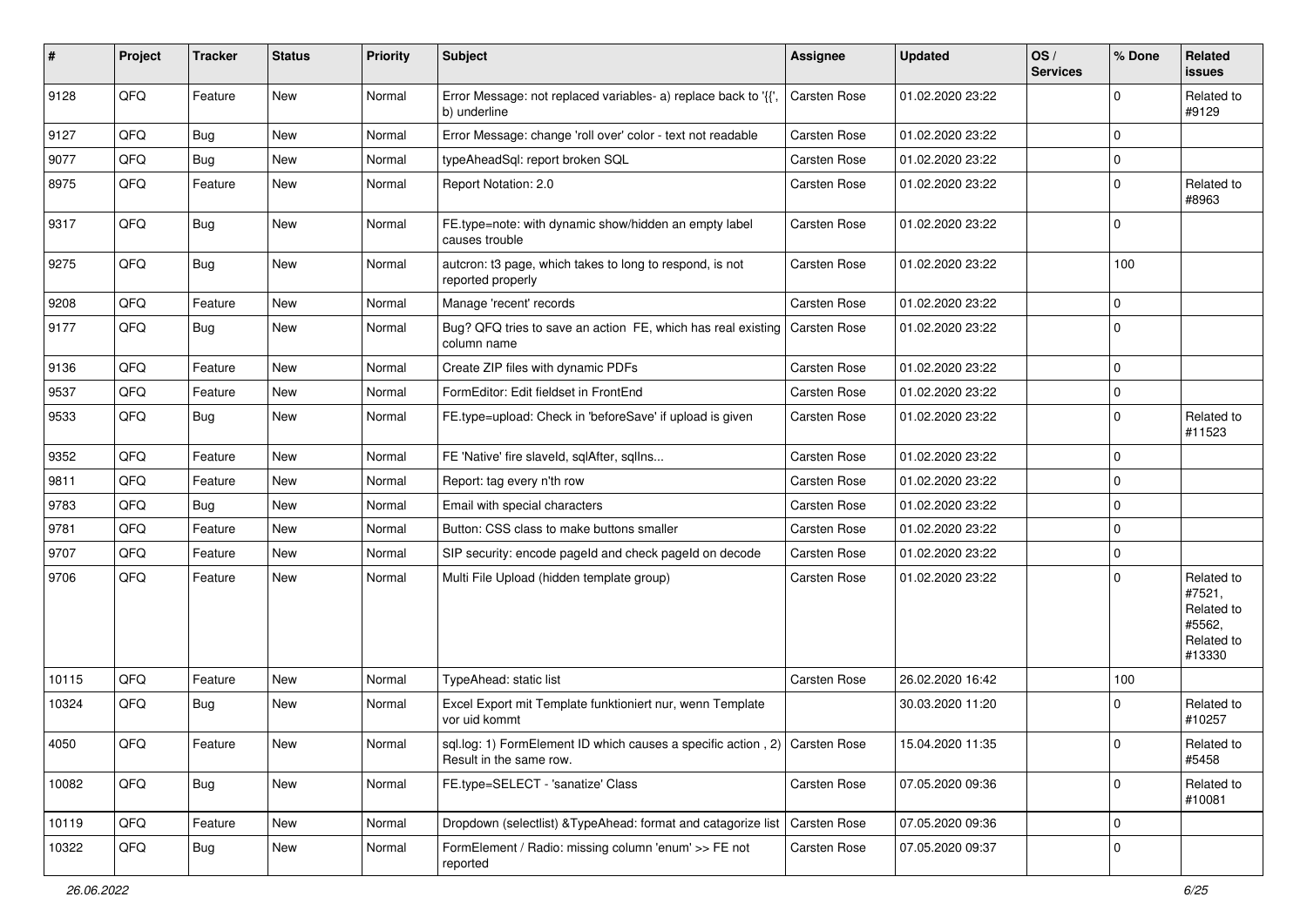| #     | Project | <b>Tracker</b> | <b>Status</b> | <b>Priority</b> | <b>Subject</b>                                                                                     | <b>Assignee</b> | <b>Updated</b>   | OS/<br><b>Services</b> | % Done      | Related<br><b>issues</b>                                             |
|-------|---------|----------------|---------------|-----------------|----------------------------------------------------------------------------------------------------|-----------------|------------------|------------------------|-------------|----------------------------------------------------------------------|
| 10384 | QFQ     | Feature        | <b>New</b>    | Normal          | Parameter Exchange QFQ Instances                                                                   |                 | 07.05.2020 09:38 |                        | $\mathbf 0$ |                                                                      |
| 5559  | QFQ     | Bug            | <b>New</b>    | Normal          | FE.type = Upload: 'accept' might contain variables                                                 | Carsten Rose    | 11.05.2020 21:23 |                        | $\mathbf 0$ |                                                                      |
| 10593 | QFQ     | Feature        | <b>New</b>    | Normal          | label2: text behind input element                                                                  | Carsten Rose    | 16.05.2020 10:57 |                        | $\pmb{0}$   |                                                                      |
| 5345  | QFQ     | Feature        | <b>New</b>    | Normal          | Report: UPDATE / INSERT / DELETE statements should<br>trigger subqueries, depending on the result. | Carsten Rose    | 27.05.2020 16:11 |                        | $\mathbf 0$ |                                                                      |
| 10658 | QFQ     | <b>Bug</b>     | <b>New</b>    | Normal          | processReadOnly broken                                                                             | Carsten Rose    | 27.05.2020 17:55 |                        | $\mathbf 0$ |                                                                      |
| 3432  | QFQ     | Feature        | <b>New</b>    | Normal          | subrecord: dynamicUpdate                                                                           | Carsten Rose    | 11.06.2020 21:10 |                        | $\mathbf 0$ | Related to<br>#5691                                                  |
| 10763 | QFQ     | Feature        | <b>New</b>    | Normal          | form accessed and submitted despite logout?                                                        |                 | 16.06.2020 11:43 |                        | $\pmb{0}$   |                                                                      |
| 10819 | QFQ     | Feature        | New           | Normal          | Persistent SIP - second try                                                                        | Carsten Rose    | 29.06.2020 23:02 |                        | $\mathbf 0$ | Related to<br>#6261                                                  |
| 10874 | QFQ     | Feature        | <b>New</b>    | Normal          | Erstellen eines Foreign Keys in der Tabelle "FormElement"                                          |                 | 13.07.2020 10:11 |                        | $\mathbf 0$ |                                                                      |
| 10890 | QFQ     | Bug            | <b>New</b>    | Normal          | AutoCron hangs                                                                                     |                 | 20.07.2020 13:56 |                        | $\pmb{0}$   |                                                                      |
| 10976 | QFQ     | Feature        | <b>New</b>    | Normal          | Excel Export Verbesserungen                                                                        | Carsten Rose    | 06.08.2020 10:56 |                        | $\pmb{0}$   |                                                                      |
| 10996 | QFQ     | Feature        | <b>New</b>    | Normal          | Download video via sip: no seek                                                                    | Carsten Rose    | 12.08.2020 14:18 |                        | $\mathbf 0$ |                                                                      |
| 11080 | QFQ     | Feature        | New           | Normal          | Send MQTT messages                                                                                 | Carsten Rose    | 29.08.2020 19:49 |                        | $\mathbf 0$ |                                                                      |
| 11239 | QFQ     | <b>Bug</b>     | <b>New</b>    | Normal          | Radiobutton (plain): horizontales Rendern abhängig vom<br>Datentyp in der Datenbank                | Carsten Rose    | 30.09.2020 18:37 |                        | $\mathbf 0$ |                                                                      |
| 11504 | QFQ     | Feature        | <b>New</b>    | Normal          | Dynamic Update: Button text update for 'Save',' Close' &<br>'Delete'                               | Carsten Rose    | 12.11.2020 23:44 |                        | $\mathbf 0$ |                                                                      |
| 10937 | QFQ     | Bug            | <b>New</b>    | Normal          | Fehler mit abhängigen Select- Feldern beim Positionieren                                           | Carsten Rose    | 12.11.2020 23:45 |                        | $\pmb{0}$   |                                                                      |
| 10759 | QFQ     | Bug            | <b>New</b>    | Normal          | emptyMeansNull - Feld falsch aktualisiert                                                          |                 | 12.11.2020 23:45 |                        | $\pmb{0}$   |                                                                      |
| 10704 | QFQ     | <b>Bug</b>     | New           | Normal          | wkhtml problem rendering fullCalendar.js / fabric.js >><br>successor: puppeteer                    | Carsten Rose    | 12.11.2020 23:45 |                        | $\Omega$    | Related to<br>#5024,<br>Related to<br>#4650.<br>Related to<br>#10715 |
| 10588 | QFQ     | <b>Bug</b>     | <b>New</b>    | Normal          | typeahed Tag: Doku anpassen                                                                        | Carsten Rose    | 12.11.2020 23:45 |                        | $\mathbf 0$ |                                                                      |
| 11522 | QFQ     | <b>Bug</b>     | <b>New</b>    | Normal          | Aus/Einblenden von Reitern                                                                         |                 | 13.11.2020 14:58 |                        | $\mathbf 0$ |                                                                      |
| 11523 | QFQ     | Feature        | New           | Normal          | Mit dynamic Update erkennen, ob Upload gemacht wurde                                               | Carsten Rose    | 13.11.2020 15:07 |                        | $\Omega$    | Related to<br>#9533                                                  |
| 11535 | QFQ     | Feature        | <b>New</b>    | Normal          | Ability to create SQL columns in frontend QFQ forms                                                |                 | 17.11.2020 12:11 |                        | $\mathbf 0$ |                                                                      |
| 11534 | QFQ     | Feature        | <b>New</b>    | Normal          | Report: Action on selected rows - Table batchprocessing<br>feature                                 |                 | 18.11.2020 08:15 |                        | $\mathbf 0$ |                                                                      |
| 11695 | QFQ     | <b>Bug</b>     | <b>New</b>    | Normal          | MultiForm required FE Error                                                                        | Carsten Rose    | 04.12.2020 13:34 |                        | $\pmb{0}$   |                                                                      |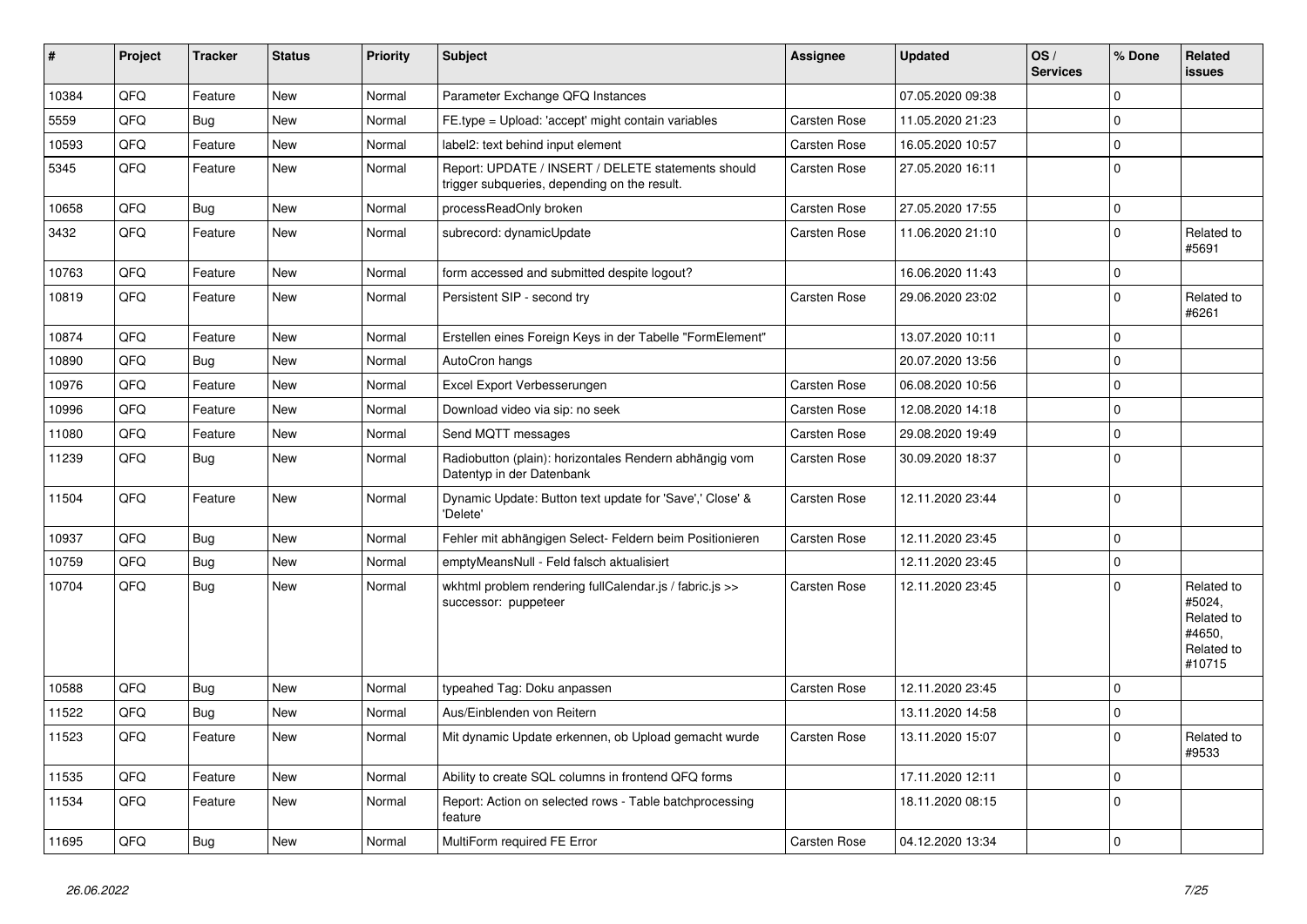| $\sharp$ | Project | <b>Tracker</b> | <b>Status</b> | <b>Priority</b> | Subject                                                                                              | <b>Assignee</b>     | <b>Updated</b>   | OS/<br><b>Services</b> | % Done      | Related<br><b>issues</b>  |
|----------|---------|----------------|---------------|-----------------|------------------------------------------------------------------------------------------------------|---------------------|------------------|------------------------|-------------|---------------------------|
| 11715    | QFQ     | Bug            | <b>New</b>    | Normal          | acceptZeroAsRequired and requiredOffButMark do not<br>coincide                                       |                     | 08.12.2020 12:13 |                        | $\Omega$    |                           |
| 11716    | QFQ     | Feature        | New           | Normal          | Form an beliebiger Stelle im Report anzeigen                                                         |                     | 09.12.2020 09:47 |                        | $\mathbf 0$ |                           |
| 11752    | QFQ     | Bug            | <b>New</b>    | Normal          | checkbox renders multiple input elements with same name                                              | Carsten Rose        | 17.12.2020 14:58 |                        | $\mathbf 0$ | Related to<br>#11750      |
| 11775    | QFQ     | Feature        | <b>New</b>    | Normal          | Subrecord Tooltip pro Feld                                                                           | Carsten Rose        | 18.12.2020 15:22 |                        | $\mathbf 0$ | Related to<br>#11955      |
| 12023    | QFQ     | Feature        | <b>New</b>    | Normal          | MySQL Stored Precdure: QDECODESPECIALCHAR()                                                          | <b>Carsten Rose</b> | 16.02.2021 11:16 |                        | $\Omega$    | Related to<br>#12022      |
| 12038    | QFQ     | Feature        | <b>New</b>    | Normal          | a) STORE_VAR: filenameOnlyStripUniq, b) SP:<br>QSTRIPUNIQ()                                          |                     | 17.02.2021 23:55 |                        | $\mathbf 0$ |                           |
| 12024    | QFQ     | Feature        | <b>New</b>    | Normal          | Excel Export: text columns by default decode<br>htmlspeciachar()                                     | <b>Carsten Rose</b> | 17.02.2021 23:55 |                        | $\mathbf 0$ | Related to<br>#12022      |
| 12039    | QFQ     | Feature        | New           | Normal          | Missing htmlSpecialChar() in pre processing on form submit                                           |                     | 18.02.2021 00:09 |                        | $\mathbf 0$ | Related to<br>#14320      |
| 12040    | QFQ     | Bug            | <b>New</b>    | Normal          | FE Mode 'hidden' für zwei FEs auf einer Zeile                                                        | Carsten Rose        | 18.02.2021 10:13 |                        | $\mathbf 0$ |                           |
| 12045    | QFQ     | <b>Bug</b>     | New           | Normal          | templateGroup afterSave FE: Aufruf ohne<br>sglHonorFormElements funktioniert nicht                   | Carsten Rose        | 18.02.2021 16:33 |                        | $\Omega$    |                           |
| 8187     | QFQ     | Feature        | New           | Normal          | Subrecord: enable/hide new button - make new/edit/delete<br>customizeable.                           | <b>Carsten Rose</b> | 06.03.2021 18:44 |                        | $\Omega$    | Related to<br>#11326      |
| 3864     | QFQ     | Feature        | <b>New</b>    | Normal          | Encrypt / decrypt field                                                                              | <b>Carsten Rose</b> | 08.03.2021 18:08 |                        | $\mathbf 0$ |                           |
| 12133    | QFQ     | <b>Bug</b>     | <b>New</b>    | Normal          | NPM, phpSpreadSheet aktualisieren                                                                    | Carsten Rose        | 15.03.2021 09:04 |                        | $\mathbf 0$ |                           |
| 12146    | QFQ     | Feature        | <b>New</b>    | Normal          | Autocron Job: Anzeigen wann der naechste Job ausgefuehrt<br>wird, resp das er nicht ausgefuehrt wird | <b>Carsten Rose</b> | 15.03.2021 15:23 |                        | $\Omega$    |                           |
| 11516    | QFQ     | Feature        | <b>New</b>    | Normal          | Multi Page Form (Previous/Next Buttons)                                                              | <b>Carsten Rose</b> | 16.03.2021 17:52 |                        | $\mathbf 0$ |                           |
| 8217     | QFQ     | Feature        | <b>New</b>    | Normal          | if-elseif-else construct                                                                             | <b>Carsten Rose</b> | 16.03.2021 18:41 |                        | $\mathbf 0$ | Related to<br>#10716      |
| 10714    | QFQ     | Feature        | <b>New</b>    | Normal          | multi Table Form                                                                                     | <b>Carsten Rose</b> | 16.03.2021 18:44 |                        | $\mathbf 0$ |                           |
| 12187    | QFQ     | <b>Bug</b>     | <b>New</b>    | Normal          | Trigger FormAsFile() via Report: probably problem with multi<br>DB setup                             | Carsten Rose        | 20.03.2021 21:20 |                        | $\mathbf 0$ |                           |
| 10080    | QFQ     | Feature        | <b>New</b>    | Normal          | Popup on 'save' / 'close': configure dialog (answer<br>yes/no/cancle/)                               | <b>Carsten Rose</b> | 28.03.2021 20:52 |                        | $\mathbf 0$ | Is duplicate<br>of #12262 |
| 12330    | QFQ     | Feature        | New           | Normal          | Copy to input field / text area / TinyMCE                                                            | Carsten Rose        | 07.04.2021 09:01 |                        | $\mathbf 0$ |                           |
| 12135    | QFQ     | Feature        | New           | Normal          | Subrecord: Notiz                                                                                     |                     | 24.04.2021 16:58 |                        | $\mathbf 0$ |                           |
| 12162    | QFQ     | Feature        | New           | Normal          | FE.type=sendmail: personalized mailing (several mails) via<br>template                               | Carsten Rose        | 03.05.2021 20:45 |                        | 0           |                           |
| 12156    | QFQ     | Feature        | New           | Normal          | Form: Optional disable 'leave page'                                                                  |                     | 03.05.2021 20:45 |                        | $\mathbf 0$ |                           |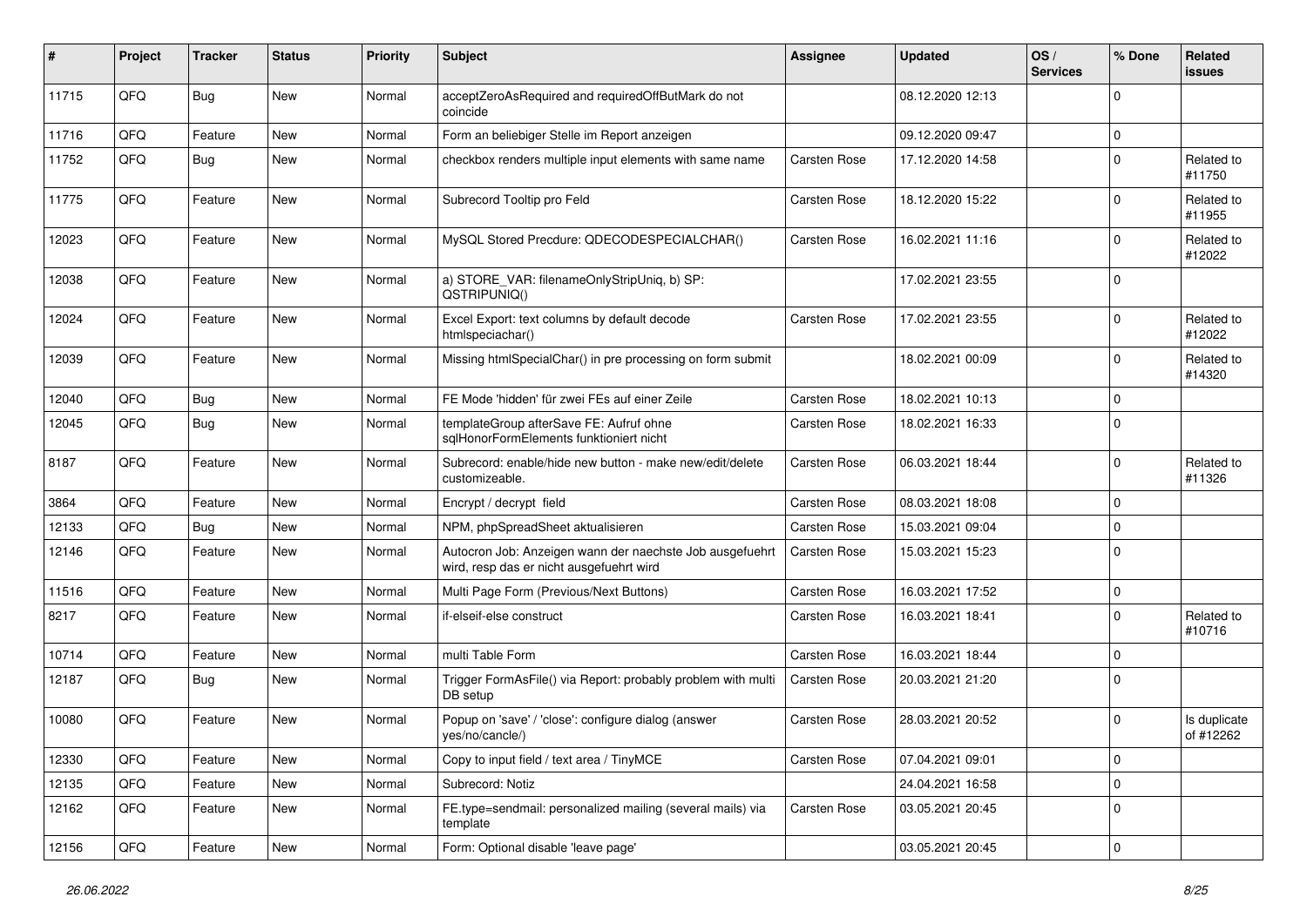| ∦     | <b>Project</b> | <b>Tracker</b> | <b>Status</b> | <b>Priority</b> | <b>Subject</b>                                                                                                 | <b>Assignee</b>                                        | <b>Updated</b>   | OS/<br><b>Services</b> | % Done      | Related<br><b>issues</b>                      |                      |
|-------|----------------|----------------|---------------|-----------------|----------------------------------------------------------------------------------------------------------------|--------------------------------------------------------|------------------|------------------------|-------------|-----------------------------------------------|----------------------|
| 12109 | QFQ            | Feature        | <b>New</b>    | Normal          | Donwload Link: Plain, SIP, Persistent Link, Peristent SIP -<br>new notation                                    | Carsten Rose                                           | 03.05.2021 20:45 |                        | $\Omega$    | Related to<br>#12085                          |                      |
| 12480 | QFQ            | Feature        | <b>New</b>    | Normal          | If QFQ upgrade is running, block further request                                                               | Carsten Rose                                           | 03.05.2021 20:45 |                        | $\mathbf 0$ |                                               |                      |
| 12477 | QFQ            | Feature        | New           | Normal          | Support for refactoring: Form, FormElement, diverse<br>Tabellen/Spalten, tt-content Records                    | Carsten Rose                                           | 03.05.2021 20:45 |                        | $\mathbf 0$ |                                               |                      |
| 12474 | QFQ            | Feature        | <b>New</b>    | Normal          | Check BaseConfigURL if it is given and the the last char is '/'                                                | Carsten Rose                                           | 03.05.2021 20:45 |                        | $\mathbf 0$ |                                               |                      |
| 12413 | QFQ            | Feature        | <b>New</b>    | Normal          | STORE TYPO3: enhance for {{be users.email:T}},<br>{{fe users.email:T}}                                         | Carsten Rose                                           | 03.05.2021 20:45 |                        | $\Omega$    | Related to<br>#12412,<br>Related to<br>#10012 |                      |
| 12400 | QFQ            | Feature        | New           | Normal          | Tutorial ist in QFQ Doku, Wird in der Suche gefunden, es gibt<br>aber kein Menupunkt - Inhalt ueberpruefen     | <b>Carsten Rose</b>                                    | 03.05.2021 20:45 |                        | $\mathbf 0$ |                                               |                      |
| 12269 | QFQ            | Feature        | <b>New</b>    | Normal          | 2FA - Login                                                                                                    | Carsten Rose                                           | 03.05.2021 20:45 |                        | $\Omega$    |                                               |                      |
| 11747 | QFQ            | Feature        | <b>New</b>    | Normal          | Maintenance Page with Redirect                                                                                 | Carsten Rose                                           | 03.05.2021 20:47 |                        | $\mathbf 0$ | Related to<br>#11741                          |                      |
| 11955 | QFQ            | Feature        | <b>New</b>    | Normal          | subrecord: new title option to set <th> attributes - e.g. to<br/>customize tablesorter options.</th>           | attributes - e.g. to<br>customize tablesorter options. | Carsten Rose     | 03.05.2021 20:47       |             | $\Omega$                                      | Related to<br>#11775 |
| 11668 | QFQ            | Bug            | <b>New</b>    | Normal          | Play function.sgl - problem with mysgl                                                                         | Carsten Rose                                           | 03.05.2021 20:48 |                        | $\mathbf 0$ |                                               |                      |
| 11667 | QFQ            | Bug            | <b>New</b>    | Normal          | MySQL mariadb-server-10.3: Incorrect datetime value                                                            | Carsten Rose                                           | 03.05.2021 20:48 |                        | $\mathbf 0$ |                                               |                      |
| 12163 | QFQ            | Feature        | <b>New</b>    | Normal          | Checkbox: table wrap                                                                                           | Carsten Rose                                           | 03.05.2021 20:51 |                        | $\mathbf 0$ |                                               |                      |
| 12119 | QFQ            | Feature        | <b>New</b>    | Normal          | AS paged: error message missing if there ist no 'r' argument.                                                  | Carsten Rose                                           | 03.05.2021 20:51 |                        | $\mathbf 0$ |                                               |                      |
| 10345 | QFQ            | Feature        | New           | Normal          | Templates - Patterns QFQ Style                                                                                 |                                                        | 03.05.2021 21:01 |                        | $\mathbf 0$ | Related to<br>#10713                          |                      |
| 12465 | QFQ            | Feature        | <b>New</b>    | Normal          | QFQ Function: use in FE to fill StoreRecord                                                                    | Carsten Rose                                           | 05.05.2021 21:58 |                        | $\mathbf 0$ |                                               |                      |
| 12412 | QFQ            | Feature        | New           | Normal          | Action/Escape qualifier 'e' (empty), '0': if given, an empty<br>string (or '0') will be treated as 'not found' | <b>Carsten Rose</b>                                    | 08.05.2021 09:40 |                        | $\Omega$    | Related to<br>#12413,<br>Related to<br>#10012 |                      |
| 9221  | QFQ            | Feature        | New           | Normal          | typeAhead: Zeichenlimite ausschalten                                                                           | Carsten Rose                                           | 08.05.2021 17:06 |                        | $\mathbf 0$ |                                               |                      |
| 12632 | QFQ            | Feature        | New           | Normal          | TinyMCE: Prepare CSS classes for images                                                                        | Carsten Rose                                           | 04.06.2021 14:35 |                        | 100         | Blocked by<br>#12186                          |                      |
| 7890  | QFQ            | <b>Bug</b>     | New           | Normal          | FormElement 'required': extraButtonInfo not aligned                                                            | Carsten Rose                                           | 11.06.2021 21:17 |                        | $\Omega$    | Related to<br>#11517                          |                      |
| 9348  | QFQ            | Feature        | <b>New</b>    | Normal          | defaultThumbnailSize: pre render thumbnails                                                                    | Carsten Rose                                           | 12.06.2021 09:05 |                        | $\mathbf 0$ |                                               |                      |
| 6723  | QFQ            | Feature        | <b>New</b>    | Normal          | Report QFQ Installation and Version                                                                            | Carsten Rose                                           | 12.06.2021 09:07 |                        | $\Omega$    |                                               |                      |
| 6261  | QFQ            | Feature        | <b>New</b>    | Normal          | Persistent SIP                                                                                                 | Carsten Rose                                           | 12.06.2021 09:07 |                        | $\Omega$    | Related to<br>#10819                          |                      |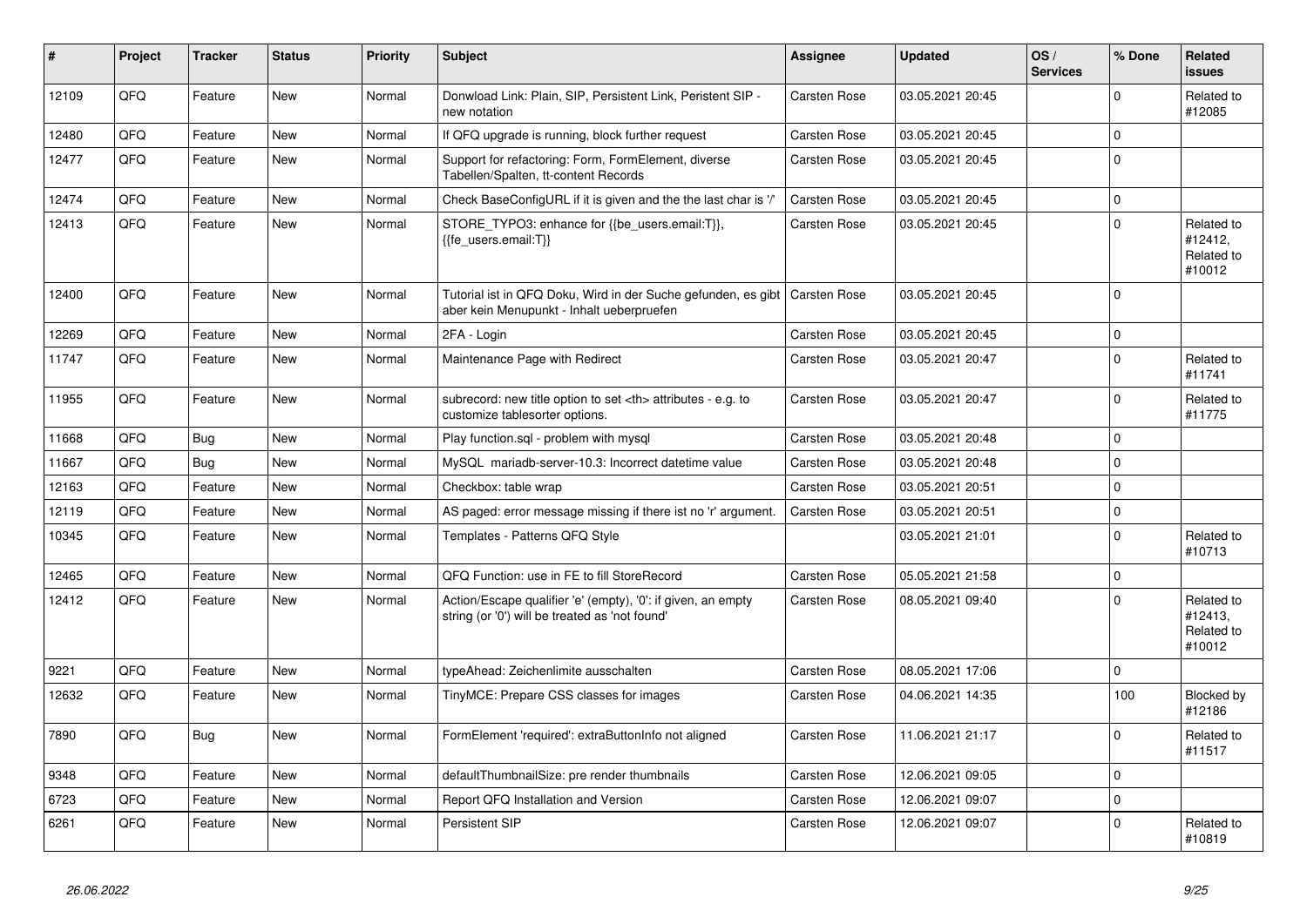| #     | Project | <b>Tracker</b> | <b>Status</b> | <b>Priority</b> | Subject                                                                                  | <b>Assignee</b>     | <b>Updated</b>   | OS/<br><b>Services</b> | % Done      | Related<br><b>issues</b>                     |
|-------|---------|----------------|---------------|-----------------|------------------------------------------------------------------------------------------|---------------------|------------------|------------------------|-------------|----------------------------------------------|
| 11460 | QFQ     | Feature        | <b>New</b>    | Normal          | Easier creation of changelog: gitchangelog                                               | Carsten Rose        | 12.06.2021 10:20 |                        | $\Omega$    | Related to<br>#13467                         |
| 12679 | QFQ     | Feature        | New           | Normal          | tablesorter: custom column width                                                         | Carsten Rose        | 16.06.2021 11:10 |                        | $\mathbf 0$ |                                              |
| 5305  | QFQ     | Bug            | New           | Normal          | Upload FormElement: nicht disabled by readonly Form                                      | Carsten Rose        | 16.06.2021 13:43 |                        | $\Omega$    | Related to<br>#9347,<br>Related to<br>#9834  |
| 9013  | QFQ     | Bug            | <b>New</b>    | Normal          | Error in Twig template not handled                                                       | <b>Carsten Rose</b> | 20.10.2021 13:43 |                        | $\Omega$    |                                              |
| 13354 | QFQ     | Feature        | <b>New</b>    | Normal          | Using Websocket in QFQ                                                                   | Carsten Rose        | 10.11.2021 15:47 |                        | $\Omega$    |                                              |
| 11702 | QFQ     | Feature        | New           | Normal          | HTML Special Char makes no sense for 'allbut' if '&' is<br>forbidden                     | Carsten Rose        | 07.12.2021 16:35 |                        | $\Omega$    | Related to<br>#5112,<br>Related to<br>#14320 |
| 12327 | QFQ     | Bug            | <b>New</b>    | Normal          | Copy to clipboard: Glyphicon can not be changed                                          | Carsten Rose        | 27.12.2021 17:59 |                        | $\mathbf 0$ |                                              |
| 12476 | QFQ     | Feature        | New           | Normal          | clearMe: a) should trigger 'dirty', b) sticky on textarea resize                         | Benjamin Baer       | 04.01.2022 08:40 |                        | $\Omega$    | Related to<br>#9528                          |
| 13659 | QFQ     | Bug            | <b>New</b>    | Normal          | wrong sanitize class applied to R-store                                                  | Carsten Rose        | 15.01.2022 14:23 |                        | $\Omega$    |                                              |
| 13706 | QFQ     | Bug            | New           | Normal          | Wrong CheckType in FieldElement LastStatus of Form Cron                                  | Carsten Rose        | 21.01.2022 18:20 |                        | $\mathbf 0$ |                                              |
| 4413  | QFQ     | Feature        | New           | Normal          | fieldset: show/hidden, modeSql, dynamicUpdate                                            | Carsten Rose        | 09.02.2022 15:19 |                        | $\Omega$    |                                              |
| 13843 | QFQ     | Feature        | <b>New</b>    | Normal          | Create JWT via QFQ                                                                       | Carsten Rose        | 19.03.2022 17:42 |                        | $\mathbf 0$ |                                              |
| 13841 | QFQ     | Feature        | New           | Normal          | Create PDF via iText - evaluate                                                          | Carsten Rose        | 19.03.2022 17:42 |                        | $\mathbf 0$ |                                              |
| 13700 | QFQ     | Feature        | New           | Normal          | Redesign gfg.io Seite                                                                    | Carsten Rose        | 19.03.2022 17:43 |                        | $\mathbf 0$ |                                              |
| 13647 | QFQ     | Bug            | New           | Normal          | Autofocus funktioniert nicht auf Chrome                                                  | Benjamin Baer       | 19.03.2022 17:44 |                        | $\mathbf 0$ |                                              |
| 13592 | QFQ     | Bug            | New           | Normal          | QFQ Build Queue: das vergeben von Tags klappt nicht. Es<br>werden keine Releases gebaut. | Carsten Rose        | 19.03.2022 17:45 |                        | $\Omega$    |                                              |
| 13528 | QFQ     | Bug            | <b>New</b>    | Normal          | qfq.io > releases: es wird kein neues Release angelegt                                   | Benjamin Baer       | 19.03.2022 17:46 |                        | $\mathbf 0$ |                                              |
| 13467 | QFQ     | Feature        | New           | Normal          | ChangeLog Generator                                                                      | Carsten Rose        | 19.03.2022 17:46 |                        | $\Omega$    | Related to<br>#11460                         |
| 13460 | QFQ     | Bug            | <b>New</b>    | Normal          | Doc: Password set/reset  password should not processed<br>with 'html encode'             | Carsten Rose        | 19.03.2022 17:46 |                        | $\Omega$    |                                              |
| 13332 | QFQ     | <b>Bug</b>     | <b>New</b>    | Normal          | Multi Form: Required Felder werden visuell nicht markiert.                               | <b>Carsten Rose</b> | 19.03.2022 17:47 |                        | $\mathbf 0$ |                                              |
| 13331 | QFQ     | <b>Bug</b>     | New           | Normal          | Multi Form: Clear Icon misplaced                                                         | Carsten Rose        | 19.03.2022 17:47 |                        | 0           |                                              |
| 12716 | QFQ     | Bug            | New           | Normal          | template group: Pattern only applied to first instance                                   | Carsten Rose        | 19.03.2022 17:47 |                        | $\mathbf 0$ |                                              |
| 12664 | QFQ     | Feature        | New           | Normal          | TinyMCE: report/remove malicous HTML/JS Code                                             | Carsten Rose        | 19.03.2022 17:47 |                        | $\mathbf 0$ | Related to<br>#14320                         |
| 12603 | QFG     | Feature        | New           | Normal          | Dropdown (Select), Radio, checkbox:<br>itemListAlways={{!SELECT key, value}}             | Carsten Rose        | 19.03.2022 17:47 |                        | 0           |                                              |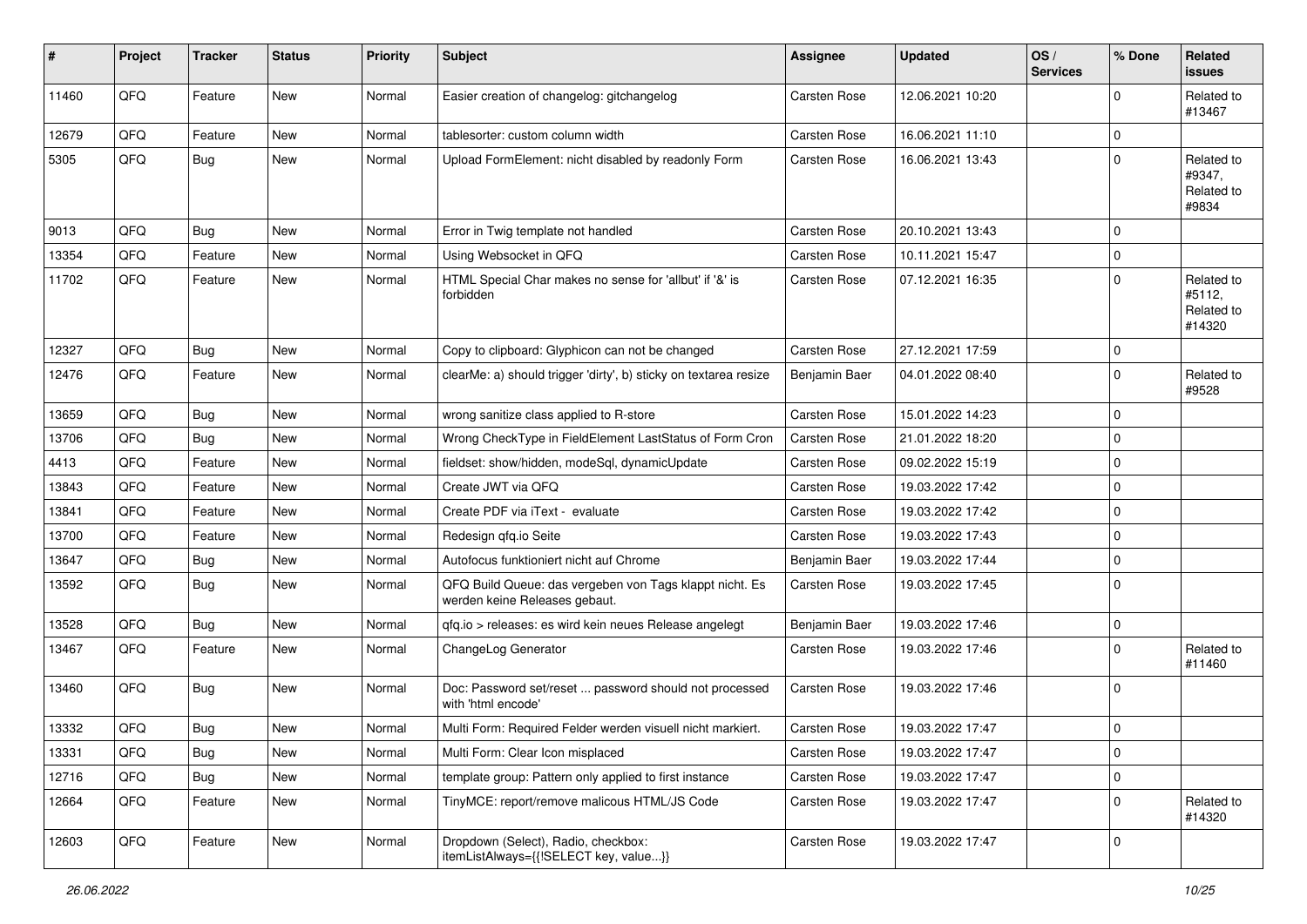| #     | Project | <b>Tracker</b> | <b>Status</b> | <b>Priority</b> | Subject                                                                                                                                             | <b>Assignee</b>        | <b>Updated</b>   | OS/<br><b>Services</b> | % Done         | Related<br>issues                                |
|-------|---------|----------------|---------------|-----------------|-----------------------------------------------------------------------------------------------------------------------------------------------------|------------------------|------------------|------------------------|----------------|--------------------------------------------------|
| 12581 | QFQ     | Bug            | <b>New</b>    | Normal          | Form.forward=close: Record 'new' in new browser tab > save<br>(& close) >> Form is not reloaded with new created record id<br>and stays in mode=new | Carsten Rose           | 19.03.2022 17:48 |                        | $\Omega$       |                                                  |
| 12520 | QFQ     | Bug            | <b>New</b>    | Normal          | Switch FE User: still active even FE User session expired                                                                                           | Carsten Rose           | 19.03.2022 17:48 |                        | 0              |                                                  |
| 12512 | QFQ     | Bug            | New           | Normal          | Some MySQL Installation can't use 'stored procedures'                                                                                               | Carsten Rose           | 19.03.2022 17:48 |                        | $\Omega$       |                                                  |
| 12556 | QFQ     | Feature        | <b>New</b>    | Normal          | Pills Title: colored = static or dynamic on allrequiredgiven                                                                                        | Benjamin Baer          | 19.03.2022 17:49 |                        | $\Omega$       |                                                  |
| 12714 | QFQ     | Bug            | New           | Normal          | Conversion of GIF to PDF broken when GIF contains Alpha.                                                                                            | Carsten Rose           | 19.03.2022 17:49 |                        | $\Omega$       |                                                  |
| 11892 | QFQ     | Feature        | <b>New</b>    | Normal          | tablesorter: columns with links are hard to order - new<br>qualifier 'Y: <ord>'</ord>                                                               | Enis Nuredini          | 23.03.2022 09:22 |                        | 0 I            |                                                  |
| 10463 | QFQ     | Feature        | <b>New</b>    | Normal          | Report _link: expliztes setzen von HTML Tags (Bedarf fuer<br>'data-selenium' & 'id')                                                                | Enis Nuredini          | 23.03.2022 09:23 |                        | $\overline{0}$ | Related to<br>#7648                              |
| 13451 | QFQ     | Bug            | <b>New</b>    | Normal          | Character Counter / Max Character: Problem in Safari                                                                                                | Carsten Rose           | 15.04.2022 17:18 |                        | $\overline{0}$ |                                                  |
| 14091 | QFQ     | Bug            | <b>New</b>    | Normal          | inconsistent template path for twig                                                                                                                 | Carsten Rose           | 19.04.2022 18:36 |                        | $\Omega$       |                                                  |
| 10979 | QFQ     | Feature        | New           | Normal          | Ajax Calls an API - dataReport                                                                                                                      | Carsten Rose           | 11.05.2022 12:15 |                        | $\mathbf 0$    |                                                  |
| 14245 | QFQ     | Bug            | New           | Normal          | Form Save Btn bleibt disabled wenn Datumsfeld über<br>Datepicker geändert                                                                           | Enis Nuredini          | 27.05.2022 13:45 |                        | $\Omega$       | Related to<br>#13689                             |
| 13689 | QFQ     | Bug            | <b>New</b>    | Normal          | Enter auf Eingabefeld mit ungültigem Wert führt zu blurry<br>Seite                                                                                  | Enis Nuredini          | 28.05.2022 10:53 |                        | $\Omega$       | Related to<br>#14245, Has<br>duplicate<br>#11891 |
| 13945 | QFQ     | Feature        | <b>New</b>    | Normal          | As _link: content before/after link                                                                                                                 | Enis Nuredini          | 28.05.2022 11:01 |                        | $\Omega$       | Related to<br>#12262                             |
| 14028 | QFQ     | Feature        | <b>New</b>    | Normal          | Required notification: visual nicer                                                                                                                 | Enis Nuredini          | 28.05.2022 11:01 |                        | $\Omega$       |                                                  |
| 14077 | QFQ     | Bug            | New           | Normal          | As _link: Attribute 'class' missing by r:1 and r:3 - but should<br>set                                                                              | Carsten Rose           | 28.05.2022 11:02 |                        | $\overline{0}$ | Related to<br>#5342,<br>Related to<br>#4343      |
| 14227 | QFQ     | Feature        | <b>New</b>    | Normal          | Selenium Konkurrenz: cypress.io                                                                                                                     | Enis Nuredini          | 28.05.2022 11:02 |                        | 0              |                                                  |
| 14233 | QFQ     | Bug            | <b>New</b>    | Normal          | AS _link: question - HTML is not rendered                                                                                                           | Carsten Rose           | 28.05.2022 11:02 |                        | $\overline{0}$ |                                                  |
| 13609 | QFQ     | Feature        | <b>New</b>    | Normal          | QFQ Introduction: Seite aufloesen                                                                                                                   | Philipp<br>Gröbelbauer | 28.05.2022 11:02 |                        | $\Omega$       |                                                  |
| 14090 | QFQ     | Feature        | <b>New</b>    | Normal          | Nützliche _script funktionen                                                                                                                        | Carsten Rose           | 28.05.2022 11:03 |                        | $\mathbf 0$    |                                                  |
| 14185 | QFQ     | Feature        | New           | Normal          | External/Autocron.php - better suitable directory                                                                                                   | Support: System        | 28.05.2022 11:03 |                        | $\mathbf 0$    |                                                  |
| 12989 | QFQ     | Bug            | New           | Normal          | empty string does not trigger dynamic update                                                                                                        | Enis Nuredini          | 28.05.2022 11:09 |                        | $\Omega$       |                                                  |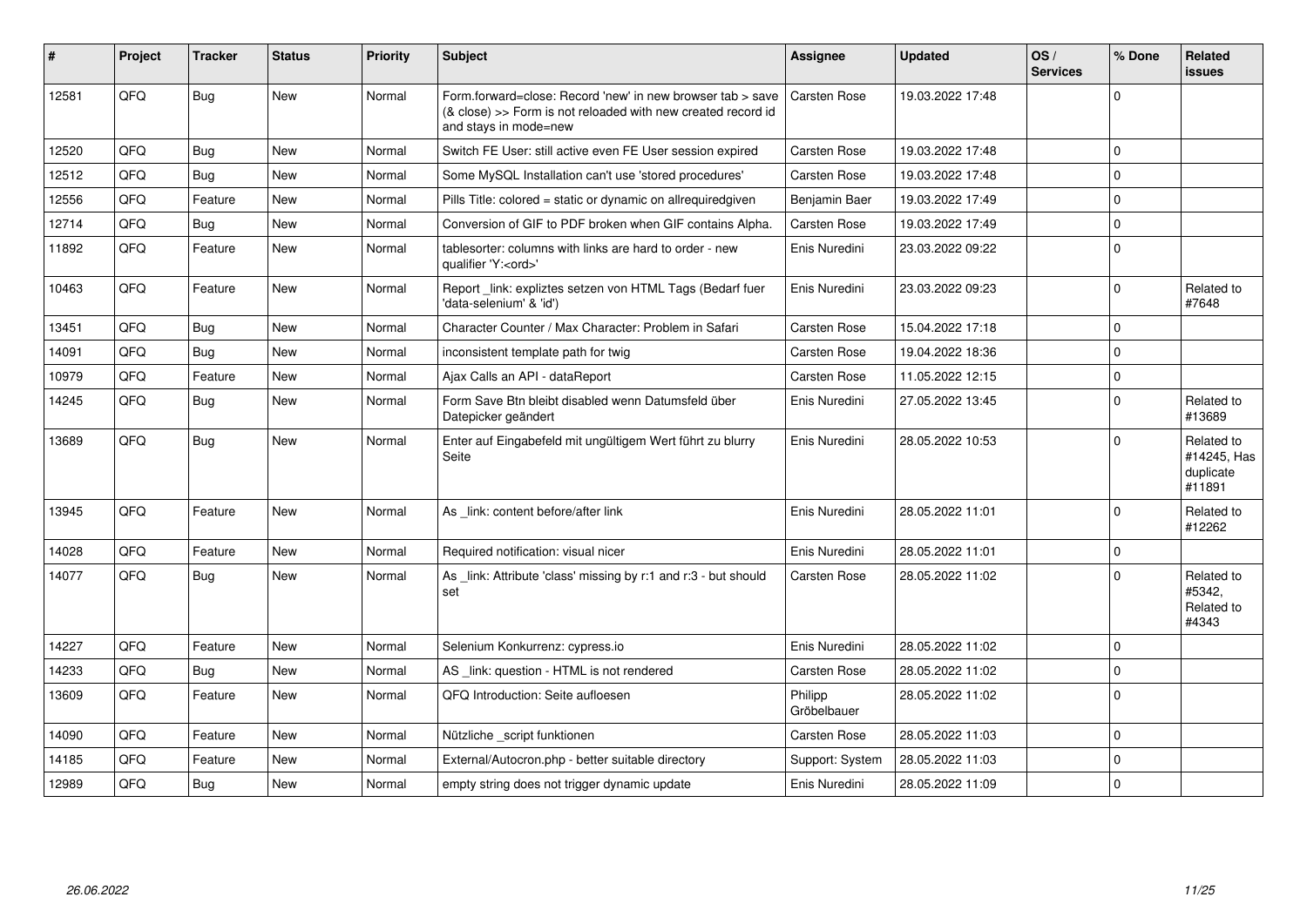| $\sharp$ | Project | <b>Tracker</b> | <b>Status</b> | <b>Priority</b> | <b>Subject</b>                                                                        | <b>Assignee</b>     | <b>Updated</b>   | OS/<br><b>Services</b> | % Done      | Related<br><b>issues</b>                                              |
|----------|---------|----------------|---------------|-----------------|---------------------------------------------------------------------------------------|---------------------|------------------|------------------------|-------------|-----------------------------------------------------------------------|
| 12490    | QFQ     | Feature        | <b>New</b>    | Normal          | Loading Plugins in QFQ - see what tinymce does. (lazy<br>loading)                     | Benjamin Baer       | 08.06.2022 10:37 |                        | $\Omega$    | Related to<br>#12611,<br>Related to<br>#10013,<br>Related to<br>#7732 |
| 14304    | QFQ     | Bug            | <b>New</b>    | Normal          | table sorter view safer does not work                                                 | <b>Carsten Rose</b> | 10.06.2022 11:49 |                        | $\mathbf 0$ |                                                                       |
| 14305    | QFQ     | Bug            | New           | Normal          | Inline Report editing does not create history entries                                 | Carsten Rose        | 10.06.2022 11:55 |                        | $\mathbf 0$ |                                                                       |
| 14322    | QFQ     | Bug            | New           | Normal          | Form Load: by default no scroll (save & close should be<br>visible)                   | Enis Nuredini       | 15.06.2022 14:12 |                        | $\mathbf 0$ | Related to<br>#14321,<br>Related to<br>#6232                          |
| 14377    | QFQ     | Bug            | <b>New</b>    | Normal          | Documentation > General Tips: white page after migration                              | Enis Nuredini       | 19.06.2022 16:37 |                        | $\mathbf 0$ |                                                                       |
| 14376    | QFQ     | Feature        | New           | Normal          | QFQ Bootstrap: if missing, create stored procedures                                   | Enis Nuredini       | 19.06.2022 16:37 |                        | $\mathbf 0$ |                                                                       |
| 14395    | QFQ     | Support        | <b>New</b>    | Normal          | FormEditor: Virtual table columns                                                     | Enis Nuredini       | 21.06.2022 16:09 |                        | $\mathbf 0$ |                                                                       |
| 11195    | QFQ     | Bug            | <b>New</b>    | Low             | Dynamic Update: Note not updated if new text is empty<br>(v20.4)                      |                     | 25.09.2020 11:14 |                        | $\mathbf 0$ |                                                                       |
| 9534     | QFQ     | Bug            | Priorize      | Urgent          | FE.type=upload: 'Unknown Mode: ID"                                                    | Carsten Rose        | 03.05.2021 21:14 |                        | $\Omega$    | Related to<br>#9532                                                   |
| 9173     | QFQ     | Bug            | Priorize      | Urgent          | Stale Record Lock: Firefox                                                            | Carsten Rose        | 03.05.2021 21:14 |                        | $\mathbf 0$ | Related to<br>#9789                                                   |
| 9121     | QFQ     | Bug            | Priorize      | High            | sip links have r and __dbIndexData set                                                | Carsten Rose        | 12.06.2021 10:41 |                        | $\Omega$    |                                                                       |
| 8204     | QFQ     | Feature        | Priorize      | High            | Position 'required mark'                                                              | Carsten Rose        | 16.06.2021 13:44 |                        | $\mathbf 0$ |                                                                       |
| 8082     | QFQ     | Feature        | Priorize      | High            | Contact form without saving record                                                    | Carsten Rose        | 07.12.2021 15:20 |                        | $\Omega$    | Related to<br>#8587,<br><b>Blocks</b><br>#11850                       |
| 6116     | QFQ     | Bug            | Priorize      | High            | value of checkbox not saved                                                           | Carsten Rose        | 07.12.2021 17:19 |                        | $\mathbf 0$ |                                                                       |
| 5942     | QFQ     | Feature        | Priorize      | Normal          | 'L' and 'type': append to links, generate via '_link' by using 'u:'                   | Carsten Rose        | 01.02.2020 10:13 |                        | $\mathbf 0$ |                                                                       |
| 3782     | QFQ     | Bug            | Priorize      | Normal          | Bei fehlerhafter Eingabe (z.B. Datum) sollte das erwartete<br>Format angezeigt werden | Carsten Rose        | 01.02.2020 10:13 |                        | $\mathbf 0$ |                                                                       |
| 7616     | QFQ     | Bug            | Priorize      | Normal          | Selectlist with Enum & Dynamic Update                                                 | Carsten Rose        | 01.02.2020 10:13 |                        | $\Omega$    |                                                                       |
| 7522     | QFQ     | Feature        | Priorize      | Normal          | Inserting default index.html to folder (Avoid Apache Indexing)                        | Carsten Rose        | 01.02.2020 10:13 |                        | $\mathbf 0$ |                                                                       |
| 7290     | QFQ     | Feature        | Priorize      | Normal          | FormEditor: title as textarea if LEN(title)>60                                        | Carsten Rose        | 01.02.2020 10:13 |                        | $\mathbf 0$ | Blocked by<br>#7682                                                   |
| 7217     | QFQ     | Feature        | Priorize      | Normal          | Download: notice User if `_sip=?` is missing                                          | Carsten Rose        | 01.02.2020 10:13 |                        | $\mathbf 0$ |                                                                       |
| 6998     | QFQ     | Feature        | Priorize      | Normal          | Form: with debug=on show column information as tooltip of<br>column label             | Carsten Rose        | 01.02.2020 10:13 |                        | 0           |                                                                       |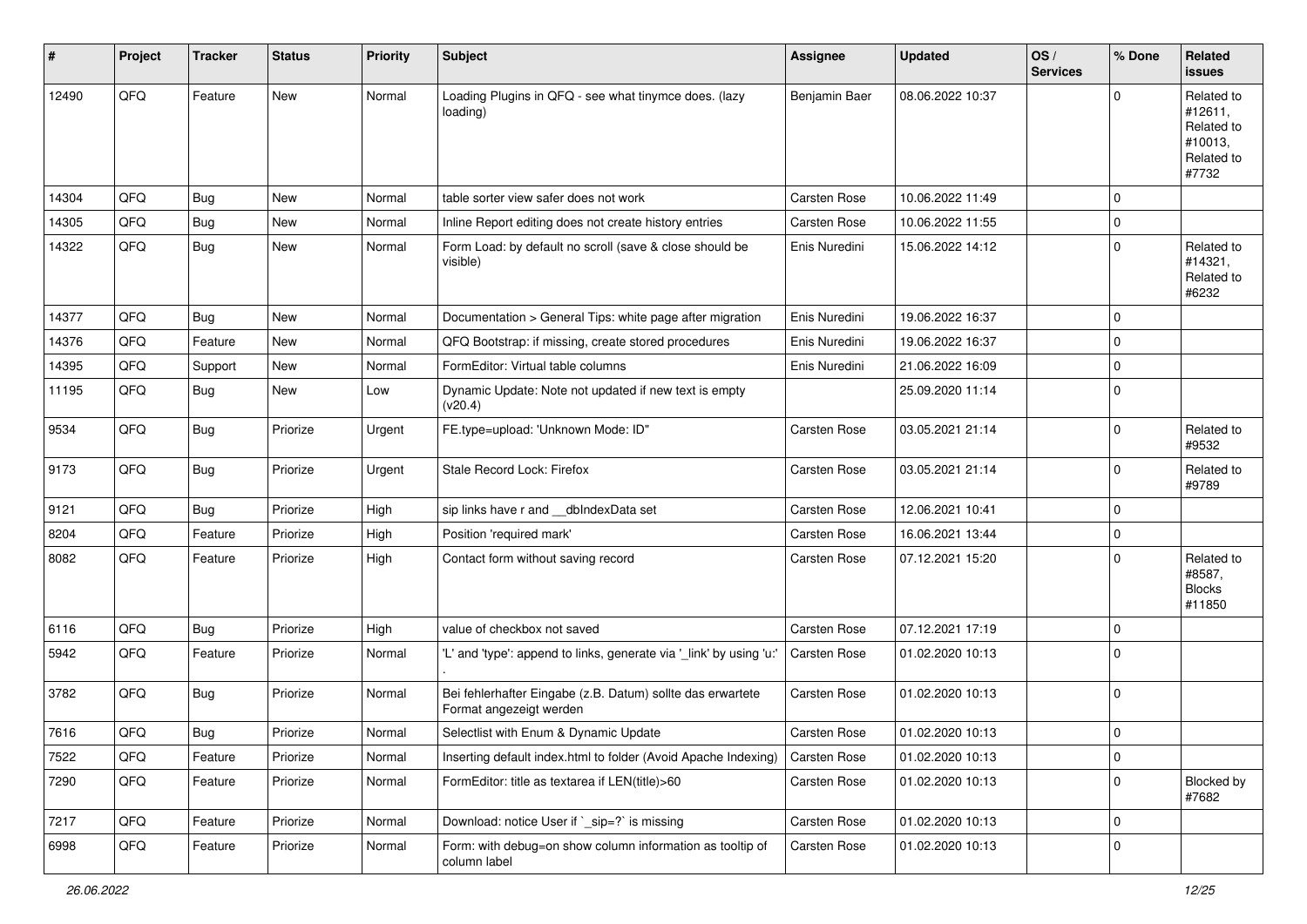| ∦     | Project | <b>Tracker</b> | <b>Status</b> | <b>Priority</b> | Subject                                                                                            | <b>Assignee</b> | <b>Updated</b>   | OS/<br><b>Services</b> | % Done      | Related<br>issues   |
|-------|---------|----------------|---------------|-----------------|----------------------------------------------------------------------------------------------------|-----------------|------------------|------------------------|-------------|---------------------|
| 6574  | QFQ     | Bug            | Priorize      | Normal          | qfq.log: Fehlermeldung wurde angezeigt, aber nicht geloggt                                         | Carsten Rose    | 01.02.2020 10:13 |                        | $\Omega$    |                     |
| 8585  | QFQ     | Feature        | Priorize      | Normal          | Enhance Error message for 'unknown form'                                                           | Carsten Rose    | 01.02.2020 10:13 |                        | 0           |                     |
| 8584  | QFQ     | Feature        | Priorize      | Normal          | FE 'Action' - never assign to Container (except Template<br>Group)                                 | Carsten Rose    | 01.02.2020 10:13 |                        | $\Omega$    |                     |
| 8037  | QFQ     | <b>Bug</b>     | Priorize      | Normal          | FE.type=upload (advanced mode): {{slaveld:V}} missing<br>during dynamic update                     | Carsten Rose    | 01.02.2020 10:13 |                        | $\Omega$    |                     |
| 8034  | QFQ     | Feature        | Priorize      | Normal          | FormElement 'data': 22.22.2222 should not be accepted                                              | Carsten Rose    | 01.02.2020 10:13 |                        | $\mathbf 0$ |                     |
| 7656  | QFQ     | Bug            | Priorize      | Normal          | FE with required, 'pattern' and 'extraButtonLock': always<br>complain about missing value          | Carsten Rose    | 01.02.2020 10:13 |                        | $\Omega$    |                     |
| 7630  | QFQ     | Feature        | Priorize      | Normal          | detailed error message for simple upload                                                           | Carsten Rose    | 01.02.2020 10:13 |                        | $\mathbf 0$ |                     |
| 9947  | QFQ     | <b>Bug</b>     | Priorize      | Normal          | Unwanted error message if missing 'typeAheadSqlPrefetch'                                           | Carsten Rose    | 01.02.2020 10:13 |                        | 0           |                     |
| 9900  | QFQ     | Feature        | Priorize      | Normal          | Generic API Call: tt-content record >> JSON                                                        | Carsten Rose    | 01.02.2020 10:13 |                        | $\mathbf 0$ |                     |
| 9862  | QFQ     | Bug            | Priorize      | Normal          | Failed writing to sql mail qfq.log should throw an exception                                       | Carsten Rose    | 01.02.2020 10:13 |                        | 0           |                     |
| 9975  | QFQ     | Bug            | Priorize      | Normal          | Dropdown Menu: 'r:3' broken                                                                        | Carsten Rose    | 01.02.2020 10:13 |                        | $\mathbf 0$ |                     |
| 9928  | QFQ     | Feature        | Priorize      | Normal          | SpecialColumnName: a) Deprecated: ' AS "_+tag " ', b)<br>New: ' AS "_ <tag1><tag2>"'</tag2></tag1> | Carsten Rose    | 01.02.2020 23:17 |                        | $\mathbf 0$ | Related to<br>#9929 |
| 8277  | QFQ     | Feature        | Priorize      | Normal          | fe.parameter.default=                                                                              | Carsten Rose    | 01.02.2020 23:17 |                        | $\mathbf 0$ | Related to<br>#8113 |
| 9968  | QFQ     | Feature        | Priorize      | Normal          | Tooltip in Links for Developer                                                                     | Carsten Rose    | 01.02.2020 23:17 |                        | $\mathbf 0$ |                     |
| 7730  | QFQ     | Feature        | Priorize      | Normal          | SELECT Box: title in between                                                                       | Benjamin Baer   | 01.02.2020 23:22 |                        | 0           |                     |
| 10015 | QFQ     | Feature        | Priorize      | Normal          | Monospace in Textarea                                                                              | Carsten Rose    | 03.02.2020 13:40 |                        | 0           |                     |
| 10003 | QFQ     | Feature        | Priorize      | Normal          | fieldset: stronger visualize group                                                                 | Benjamin Baer   | 12.02.2020 08:13 |                        | $\mathbf 0$ |                     |
| 10005 | QFQ     | Feature        | Priorize      | Normal          | Report / special column name:  AS _calendar                                                        | Carsten Rose    | 03.06.2020 17:28 |                        | $\mathbf 0$ |                     |
| 9958  | QFQ     | Bug            | Priorize      | Normal          | Broken subrecord query: no error message                                                           | Carsten Rose    | 05.02.2021 15:15 |                        | $\Omega$    |                     |
| 12504 | QFQ     | Feature        | Priorize      | Normal          | sql.log: report fe.id                                                                              | Carsten Rose    | 05.05.2021 22:09 |                        | 0           |                     |
| 12503 | QFQ     | Feature        | Priorize      | Normal          | Detect dangerous UPDATE statement with missing WHERE                                               | Carsten Rose    | 05.05.2021 22:09 |                        | $\Omega$    |                     |
| 11320 | QFQ     | Feature        | Priorize      | Normal          | Typo3 Version 10 support                                                                           | Carsten Rose    | 05.05.2021 22:09 |                        | $\mathbf 0$ |                     |
| 9394  | QFQ     | Feature        | Priorize      | Normal          | REST: allow for non numerical ids in get requests                                                  | Carsten Rose    | 05.05.2021 22:10 |                        | $\mathbf 0$ |                     |
| 8963  | QFQ     | Feature        | Priorize      | Normal          | Setting values in a store: flexible way                                                            | Carsten Rose    | 05.05.2021 22:10 |                        | $\Omega$    | Related to<br>#8975 |
| 3867  | QFQ     | Feature        | Priorize      | Normal          | Readonly Formular: Template Groups add/delete ausbeldnen                                           | Carsten Rose    | 05.05.2021 22:12 |                        | $\mathbf 0$ |                     |
| 8044  | QFQ     | Feature        | Priorize      | Normal          | Transaction: a) Form, b) Report                                                                    | Carsten Rose    | 05.05.2021 22:14 |                        | $\Omega$    | Related to<br>#8043 |
| 9668  | QFQ     | Feature        | Priorize      | Normal          | Form.mode: rename 'hidden' to 'hide'                                                               | Carsten Rose    | 05.05.2021 22:14 |                        | 0           | Related to<br>#6437 |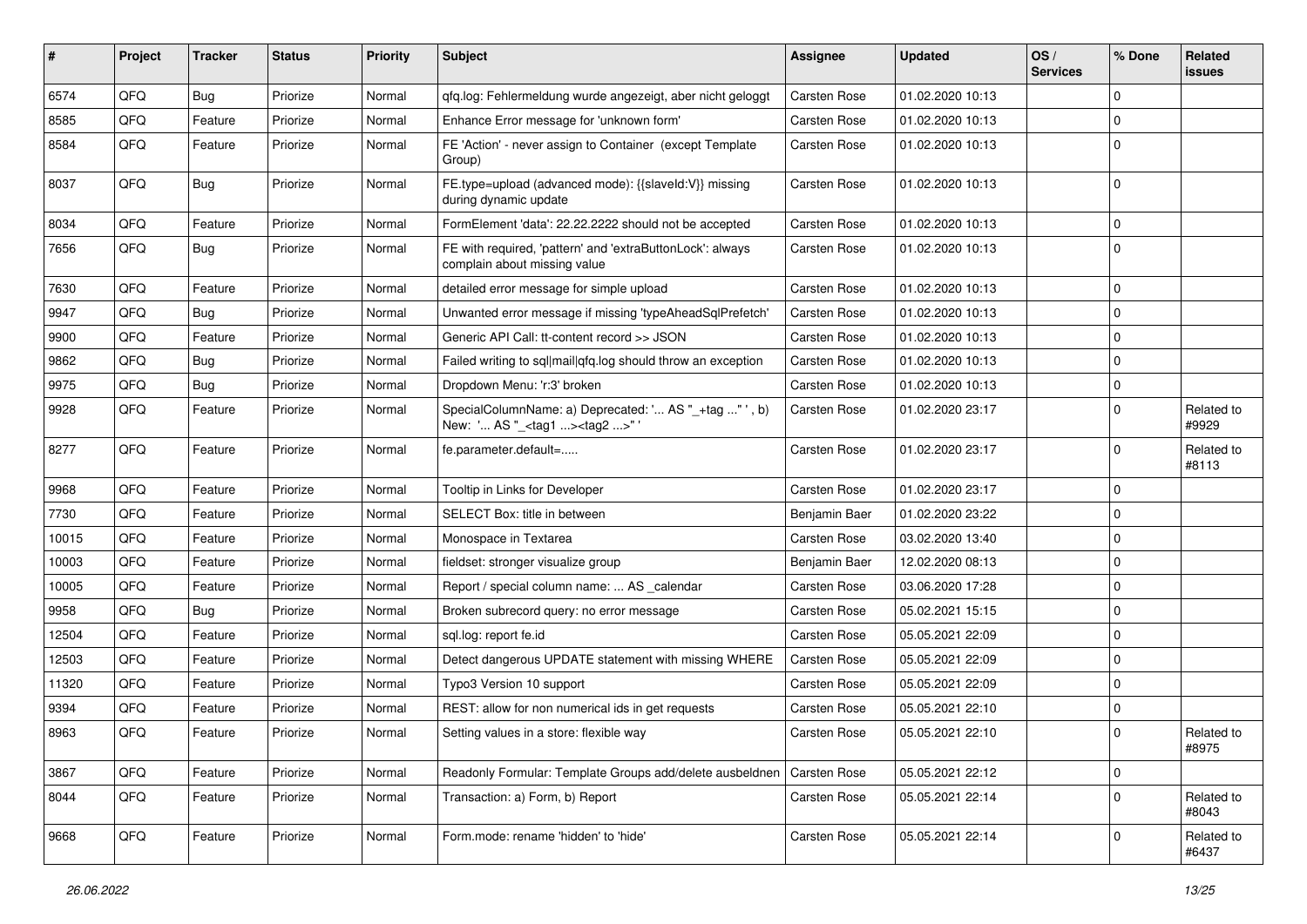| #     | Project | <b>Tracker</b> | <b>Status</b> | <b>Priority</b> | <b>Subject</b>                                                                                           | <b>Assignee</b>     | <b>Updated</b>   | OS/<br><b>Services</b> | % Done              | Related<br><b>issues</b>                                                |
|-------|---------|----------------|---------------|-----------------|----------------------------------------------------------------------------------------------------------|---------------------|------------------|------------------------|---------------------|-------------------------------------------------------------------------|
| 10011 | QFQ     | Feature        | Priorize      | Normal          | Offer new STORE_TYPO3 Variable 'beUser', 'beEmail'                                                       | Carsten Rose        | 08.05.2021 09:51 |                        | $\Omega$            | Related to<br>#10012,<br>Related to<br>#12511                           |
| 10012 | QFQ     | Feature        | Priorize      | Normal          | redirectAllMailTo: {{beEmail:T}}                                                                         | <b>Carsten Rose</b> | 08.05.2021 09:54 |                        | $\mathbf 0$         | Related to<br>#12412,<br>Related to<br>#12413,<br>Related to<br>#10011  |
| 9346  | QFQ     | Feature        | Priorize      | Normal          | beforeSave: check if an upload is given                                                                  | Carsten Rose        | 11.06.2021 21:18 |                        | $\mathbf 0$         |                                                                         |
| 12325 | QFQ     | Bug            | Priorize      | Normal          | MultiDB form.dblndex not working for report syntax                                                       | Carsten Rose        | 07.09.2021 13:37 |                        | $\mathbf 0$         | Related to<br>#12145,<br>Related to<br>#12314                           |
| 9834  | QFQ     | Bug            | Priorize      | Normal          | Input elements with tag 'disabled' are missing on form-submit:<br>server option 'processReadOnly' broken | <b>Carsten Rose</b> | 07.12.2021 16:43 |                        | $\mathbf 0$         | Related to<br>#9691,<br>Related to<br>#5305, Has<br>duplicate<br>#12331 |
| 9135  | QFQ     | Feature        | Priorize      | Normal          | Progress Bar generic / replace old hourglass download<br>popup                                           | Benjamin Baer       | 03.01.2022 07:43 |                        | $\mathbf 0$         |                                                                         |
| 7965  | QFQ     | Feature        | Priorize      | Normal          | Input type 'text' with visual format - currency                                                          | Benjamin Baer       | 03.01.2022 07:45 |                        | $\mathbf 0$         |                                                                         |
| 4457  | QFQ     | Bug            | Priorize      | Normal          | typeahead: pressing return to select an item, saves the form<br>and closes the form.                     | Benjamin Baer       | 03.01.2022 08:01 |                        | $\mathbf 0$         | Related to<br>#4398                                                     |
| 6566  | QFQ     | <b>Bug</b>     | Priorize      | Normal          | Link Function 'delete': provided parameter missing on page<br>reload                                     | Benjamin Baer       | 03.01.2022 08:08 |                        | $\mathbf 0$         |                                                                         |
| 2665  | QFQ     | <b>Bug</b>     | Priorize      | Normal          | Dynamic Update funktioniert nicht, wenn beim<br>entsprechenden FormElement eine size angegeben ist.      | Benjamin Baer       | 03.01.2022 08:12 |                        | 30                  |                                                                         |
| 6870  | QFQ     | Feature        | Priorize      | Normal          | Click on '_link' triggers an API call                                                                    | Benjamin Baer       | 03.01.2022 08:25 |                        | $\mathbf 0$         |                                                                         |
| 5366  | QFQ     | Feature        | Priorize      | Normal          | Saving with keyboard shortcuts                                                                           | Benjamin Baer       | 21.03.2022 09:47 |                        | $\mathbf 0$         |                                                                         |
| 6224  | QFQ     | Feature        | Priorize      | Normal          | Dynamic update: fade in/out fields                                                                       | Benjamin Baer       | 21.03.2022 09:50 |                        | $\mathbf 0$         |                                                                         |
| 5562  | QFQ     | Feature        | Priorize      | Normal          | Drag'n'Drop fuer Uploads                                                                                 | Benjamin Baer       | 21.03.2022 09:52 |                        | $\mathbf 0$         | Related to<br>#9706                                                     |
| 6801  | QFQ     | Feature        | Priorize      | Normal          | Fabric: Maximize / FullIscreen                                                                           | Benjamin Baer       | 21.03.2022 09:56 |                        | $\mathbf 0$         |                                                                         |
| 6140  | QFQ     | <b>Bug</b>     | Priorize      | Normal          | QFQ DnD Sort: Locked fields                                                                              | Benjamin Baer       | 21.03.2022 09:56 |                        | $\mathsf{O}\xspace$ |                                                                         |
| 10569 | QFQ     | Feature        | Priorize      | Normal          | link blank more safe                                                                                     | Enis Nuredini       | 25.03.2022 12:44 |                        | 0                   |                                                                         |
| 13900 | QFQ     | Feature        | Priorize      | Normal          | Selenium: Check das Cookie/PDF funktioniert                                                              | Enis Nuredini       | 25.03.2022 12:45 |                        | $\mathbf 0$         |                                                                         |
| 13943 | QFO     | Bug            | Priorize      | Normal          | unable to find formgroup                                                                                 | Enis Nuredini       | 28.05.2022 11:03 |                        | $\mathbf 0$         |                                                                         |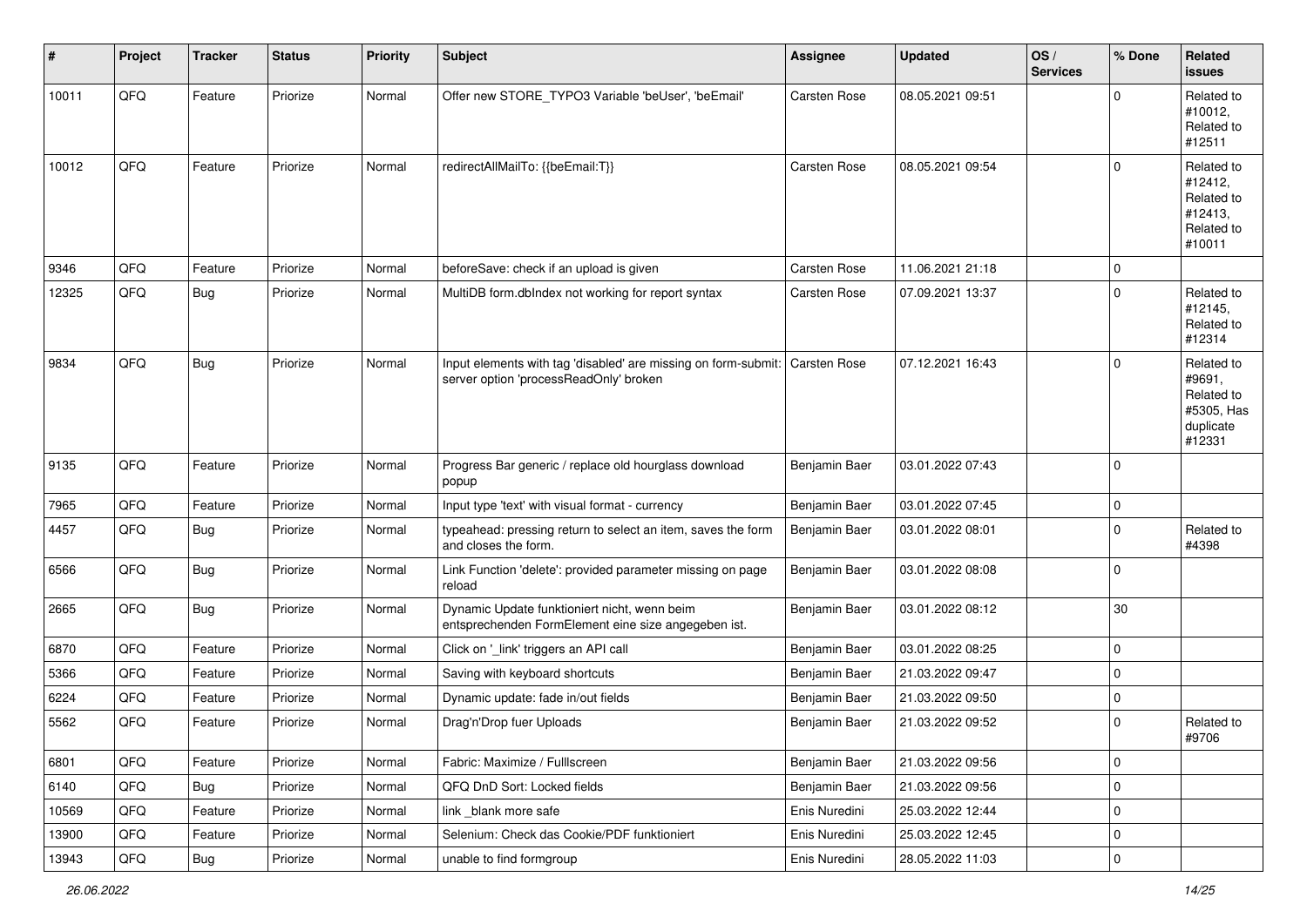| $\vert$ # | Project | <b>Tracker</b> | <b>Status</b> | <b>Priority</b> | <b>Subject</b>                                                                          | <b>Assignee</b> | <b>Updated</b>   | OS/<br><b>Services</b> | % Done      | Related<br><b>issues</b>                                                                                                                                              |
|-----------|---------|----------------|---------------|-----------------|-----------------------------------------------------------------------------------------|-----------------|------------------|------------------------|-------------|-----------------------------------------------------------------------------------------------------------------------------------------------------------------------|
| 12452     | QFQ     | Feature        | Priorize      | Normal          | BaseURL: alsways with '/' at the end                                                    | Carsten Rose    | 19.06.2022 13:45 |                        | $\mathbf 0$ | Related to<br>#10782                                                                                                                                                  |
| 14283     | QFQ     | Bug            | Priorize      | Normal          | HEIC / HEIF convert doesn't trigger                                                     | Carsten Rose    | 19.06.2022 16:37 |                        | $\mathbf 0$ |                                                                                                                                                                       |
| 14371     | QFQ     | Feature        | Priorize      | Normal          | LDAP via REPORT                                                                         | Carsten Rose    | 19.06.2022 16:37 |                        | $\mathbf 0$ |                                                                                                                                                                       |
| 14290     | QFQ     | Feature        | Priorize      | Normal          | FormEditor: Show Table Definition                                                       | Carsten Rose    | 19.06.2022 16:37 |                        | 0           |                                                                                                                                                                       |
| 12463     | QFQ     | <b>Bug</b>     | ToDo          | High            | QFQ Function: 'function' and 'sql' on same level - output of<br>sql is shown two times. | Carsten Rose    | 15.12.2021 16:31 |                        | $\mathbf 0$ |                                                                                                                                                                       |
| 12395     | QFQ     | <b>Bug</b>     | ToDo          | High            | QFQ Function: Result two times shown                                                    | Carsten Rose    | 18.02.2022 08:59 |                        | 0           |                                                                                                                                                                       |
| 7602      | QFQ     | Feature        | ToDo          | High            | Multi Select: with checkboxes                                                           | Benjamin Baer   | 22.03.2022 09:07 |                        | $\mathbf 0$ |                                                                                                                                                                       |
| 13899     | QFQ     | <b>Bug</b>     | ToDo          | Normal          | Selenium: zum laufen bringen                                                            | Enis Nuredini   | 25.03.2022 10:24 |                        | $\mathbf 0$ |                                                                                                                                                                       |
| 14303     | QFQ     | <b>Bug</b>     | ToDo          | Normal          | datetime broken with picker                                                             | Enis Nuredini   | 17.06.2022 09:02 |                        | $\mathbf 0$ | Related to<br>#12630                                                                                                                                                  |
| 12262     | QFQ     | Feature        | ToDo          | Normal          | Form buttons on top: more customable                                                    | Enis Nuredini   | 17.06.2022 10:44 |                        | $\Omega$    | Related to<br>#13945, Has<br>duplicate<br>#4046, Has<br>duplicate<br>#10080                                                                                           |
| 14320     | QFQ     | Feature        | ToDo          | Normal          | Allow specific HTML Tags and Attributes: general, TinyMCE                               | Enis Nuredini   | 17.06.2022 10:44 |                        | $\mathbf 0$ | Related to<br>#12664,<br>Related to<br>#12039,<br>Related to<br>#11702,<br>Related to<br>#7239,<br>Related to<br>#3708,<br>Related to<br>#3646,<br>Related to<br>#880 |
| 9517      | QFQ     | Feature        | In Progress   | High            | Input multiple tags with typeahead                                                      | Carsten Rose    | 03.05.2021 21:14 |                        | 40          | Related to<br>#10150                                                                                                                                                  |
| 9789      | QFQ     | <b>Bug</b>     | In Progress   | High            | Record Lock: release to early on 'leave page'                                           | Carsten Rose    | 10.01.2022 09:25 |                        | 100         | Related to<br>#10081,<br>Related to<br>#9173,<br>Related to<br>#8702                                                                                                  |
| 12508     | QFQ     | <b>Bug</b>     | In Progress   | High            | gfg Form: sendMail                                                                      | Karin Niffeler  | 19.03.2022 17:48 |                        | $\mathbf 0$ |                                                                                                                                                                       |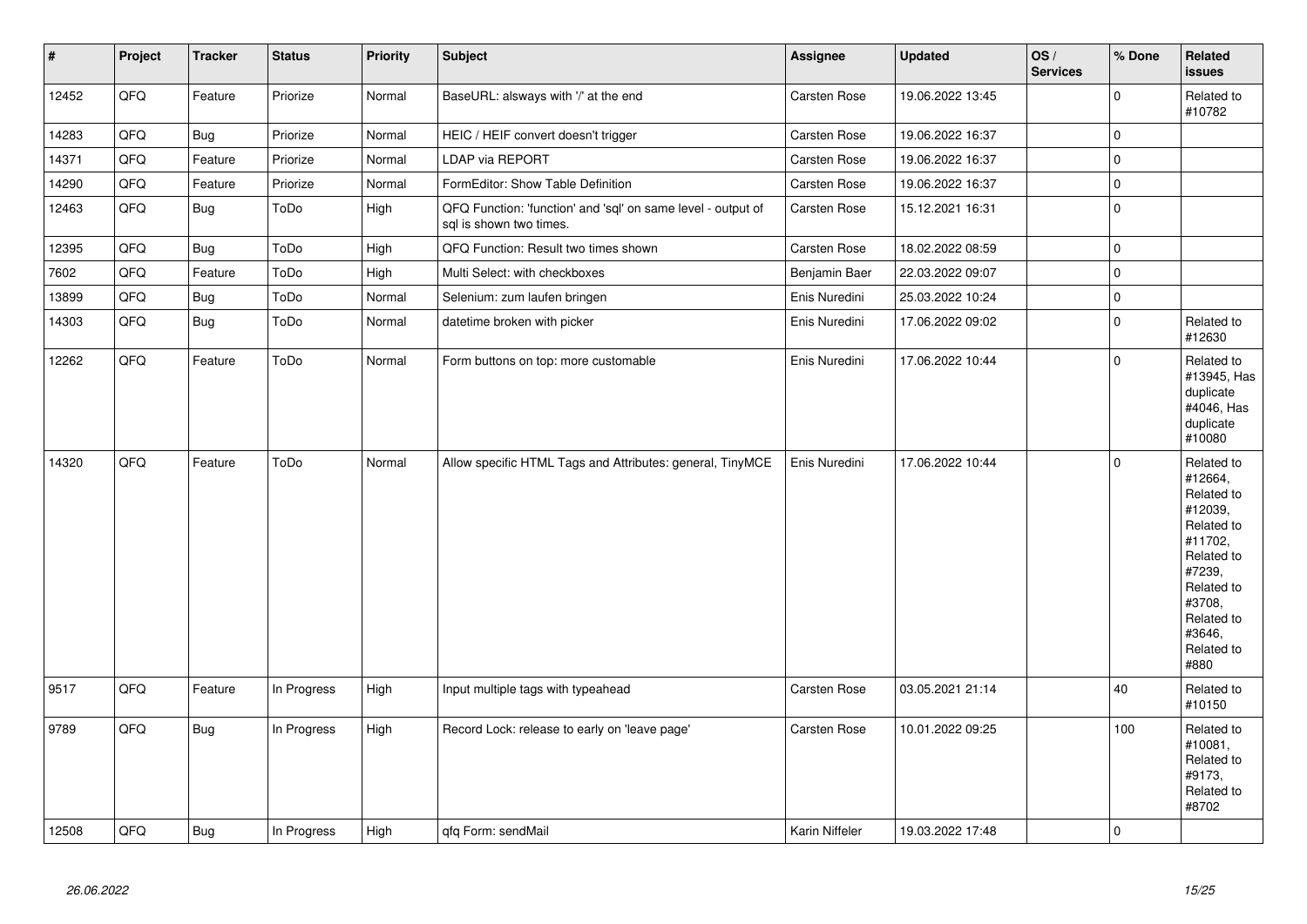| $\pmb{\#}$ | Project | <b>Tracker</b> | <b>Status</b> | <b>Priority</b> | <b>Subject</b>                                   | <b>Assignee</b>     | <b>Updated</b>   | OS/<br><b>Services</b> | % Done              | Related<br><b>issues</b>                                                                                                       |
|------------|---------|----------------|---------------|-----------------|--------------------------------------------------|---------------------|------------------|------------------------|---------------------|--------------------------------------------------------------------------------------------------------------------------------|
| 6250       | QFQ     | Feature        | In Progress   | Normal          | Enhance layout: a) Subrecord, b) Subrecord-Title | Carsten Rose        | 01.02.2020 23:22 |                        | $\Omega$            | Related to<br>#5391                                                                                                            |
| 9691       | QFQ     | Bug            | In Progress   | Normal          | Checkbox: dynamic update > readonly              | Carsten Rose        | 01.02.2020 23:22 |                        | 50                  | Related to<br>#9834                                                                                                            |
| 10443      | QFQ     | Feature        | In Progress   | Normal          | Konzept _api / _live                             | Carsten Rose        | 07.05.2020 09:39 |                        | $\mathbf 0$         |                                                                                                                                |
| 11076      | QFQ     | Feature        | In Progress   | Normal          | SELECT  AS _websocket                            | Carsten Rose        | 30.08.2020 17:49 |                        | $\mathbf 0$         |                                                                                                                                |
| 5695       | QFQ     | Feature        | In Progress   | Normal          | Multiform                                        | <b>Carsten Rose</b> | 02.01.2021 18:38 |                        | 0                   |                                                                                                                                |
| 4194       | QFQ     | Feature        | In Progress   | Normal          | Bootstrap 4 ist jetzt offiziel                   |                     | 03.05.2021 20:47 |                        | $\Omega$            | Related to<br>#10114                                                                                                           |
| 12439      | QFQ     | Feature        | In Progress   | Normal          | TinyMCE Paste from Word & Character Count/Limit  | Carsten Rose        | 05.05.2021 22:15 |                        | $\mathbf 0$         |                                                                                                                                |
| 10661      | QFQ     | Bug            | In Progress   | Normal          | Typo3 Warnungen                                  | Carsten Rose        | 07.09.2021 13:23 |                        | $\mathbf 0$         | Related to<br>#12440                                                                                                           |
| 10793      | QFQ     | Feature        | In Progress   | Normal          | <b>Update NPM Packages</b>                       | Carsten Rose        | 07.09.2021 13:25 |                        | 30                  |                                                                                                                                |
| 11980      | QFQ     | Feature        | In Progress   | Normal          | protected verzeichnis MUSS geschützt werden      | Carsten Rose        | 07.09.2021 13:30 |                        | $\mathsf{O}\xspace$ |                                                                                                                                |
| 13330      | QFQ     | Feature        | In Progress   | Normal          | Multi Form: Upload                               | Carsten Rose        | 07.11.2021 12:40 |                        | 50                  | Related to<br>#9706                                                                                                            |
| 12440      | QFQ     | Feature        | In Progress   | Normal          | Typo3 V10 upgrade (durchfuehren und testen)      | Carsten Rose        | 21.03.2022 09:53 |                        | 50                  | Related to<br>#12357,<br>Related to<br>#12067,<br>Related to<br>#10661                                                         |
| 11517      | QFQ     | <b>Bug</b>     | In Progress   | Normal          | extraButtonInfo Broken for multiple FormElements | Carsten Rose        | 12.05.2022 13:12 |                        | $\Omega$            | Related to<br>#7890,<br>Related to<br>#3811, Has<br>duplicate<br>#10905, Has<br>duplicate<br>#10553, Has<br>duplicate<br>#6779 |
| 14175      | QFQ     | <b>Bug</b>     | In Progress   | Normal          | Opening a form with no QFQ Session cookie fails  | Carsten Rose        | 03.06.2022 10:40 |                        | 0                   |                                                                                                                                |
| 14323      | QFQ     | <b>Bug</b>     | In Progress   | Normal          | Report: render=both single - no impact           | Carsten Rose        | 19.06.2022 18:31 |                        | 0                   |                                                                                                                                |
| 12630      | QFQ     | Feature        | In Progress   | Normal          | Input: date[time]: min / max values              | Enis Nuredini       | 20.06.2022 18:31 |                        | $\Omega$            | Related to<br>#10096,<br>Related to<br>#14302.<br>Related to<br>#14303                                                         |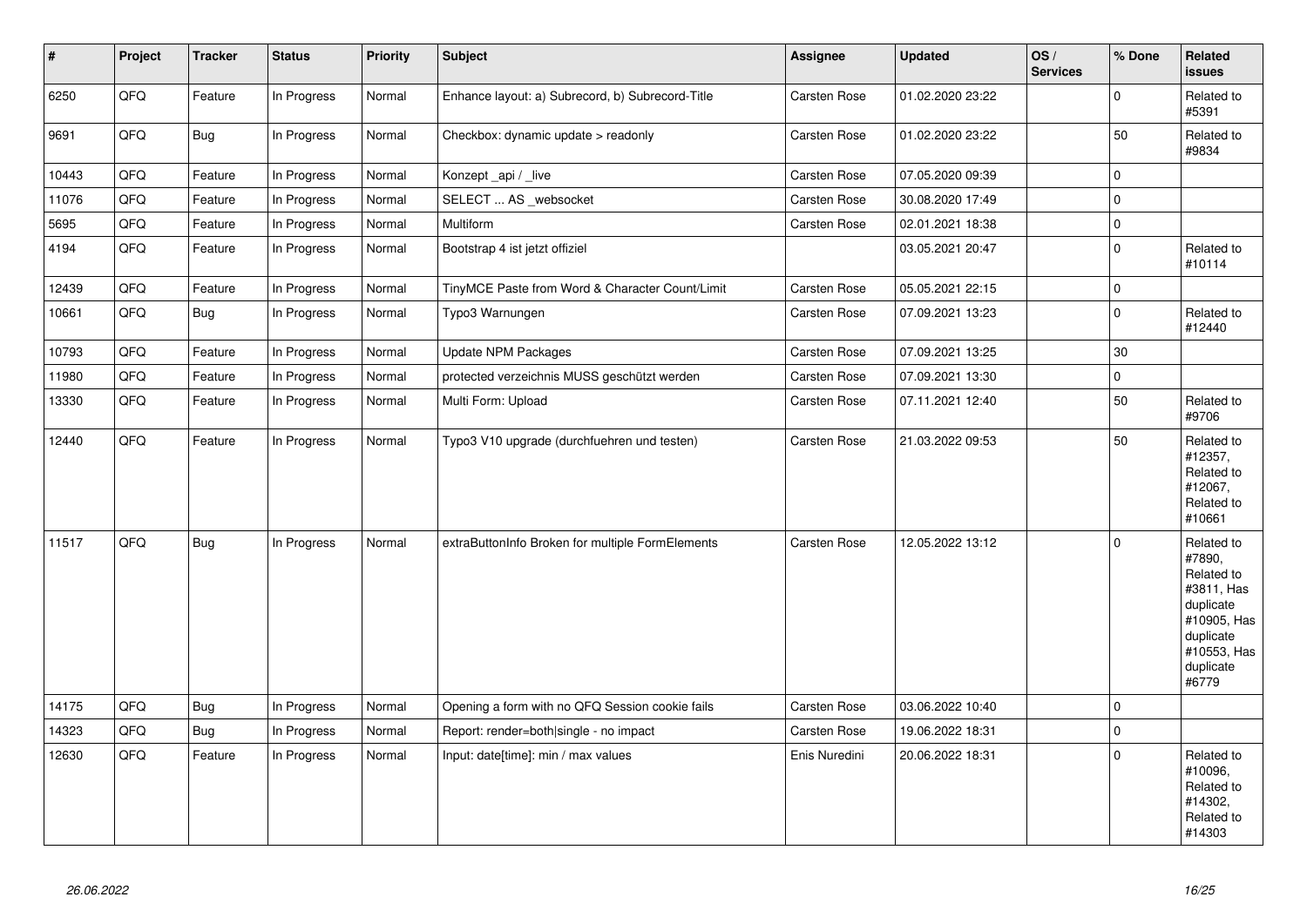| ∦     | Project | <b>Tracker</b> | <b>Status</b>              | <b>Priority</b> | <b>Subject</b>                                                                                         | <b>Assignee</b>   | <b>Updated</b>   | OS/<br><b>Services</b> | % Done      | Related<br><b>issues</b>                    |
|-------|---------|----------------|----------------------------|-----------------|--------------------------------------------------------------------------------------------------------|-------------------|------------------|------------------------|-------------|---------------------------------------------|
| 13566 | QFQ     | Feature        | Ready to sync<br>(develop) | Normal          | Delete config-example.qfq.php file                                                                     | Carsten Rose      | 23.12.2021 09:25 |                        | $\Omega$    |                                             |
| 9548  | QFQ     | Feature        | Feedback                   | High            | FormElement: Pattern mismatch - optional report only on<br>focus lost                                  | Benjamin Baer     | 03.05.2021 21:14 |                        | $\mathbf 0$ |                                             |
| 11630 | QFQ     | <b>Bug</b>     | Feedback                   | High            | Bitte check ob CALL() in 20.11.0 noch so funktioniert wie in<br>20.4.1                                 | Enis Nuredini     | 28.05.2022 13:45 |                        | $\Omega$    | Related to<br>#11325                        |
| 9052  | QFQ     | Feature        | Feedback                   | High            | Report: CodeMirror with SQL Syntax Highlight in FE                                                     | Enis Nuredini     | 08.06.2022 10:25 |                        | $\Omega$    |                                             |
| 8316  | QFQ     | <b>Bug</b>     | Feedback                   | Normal          | Documentation/Behaviour for Nested Queries and<br>Record-Store confusing                               | Nicola Chiapolini | 20.11.2019 09:14 |                        | $\Omega$    |                                             |
| 9898  | QFQ     | <b>Bug</b>     | Feedback                   | Normal          | Formular trotz Timeout gespeichert                                                                     | Benjamin Baer     | 01.02.2020 15:56 |                        | $\mathbf 0$ |                                             |
| 9535  | QFQ     | Bug            | Feedback                   | Normal          | Report:  AS ' vertical' - column to wide - vertical >> rot45,<br>rot90                                 | Benjamin Baer     | 01.02.2020 15:56 |                        | $\Omega$    |                                             |
| 10124 | QFQ     | Feature        | Feedback                   | Normal          | qfq AAI-Login                                                                                          | Karin Niffeler    | 07.05.2020 09:36 |                        | $\mathbf 0$ |                                             |
| 11347 | QFQ     | Bug            | Feedback                   | Normal          | If Bedingungen funktionieren nicht korrekt                                                             | Christoph Fuchs   | 21.03.2021 20:37 |                        | $\mathbf 0$ |                                             |
| 5894  | QFQ     | Feature        | Feedback                   | Normal          | Typeahead in Report: show/hide rows dynamically                                                        | Carsten Rose      | 18.02.2022 08:50 |                        | $\Omega$    | Related to<br>#5893.<br>Related to<br>#5885 |
| 12546 | QFQ     | <b>Bug</b>     | Feedback                   | Normal          | Branch 'Development' - Unit Tests mit dirty workaround<br>angepasst                                    | Carsten Rose      | 19.03.2022 17:48 |                        | $\Omega$    |                                             |
| 13767 | QFQ     | <b>Bug</b>     | Feedback                   | Normal          | date/time-picker: required shows up/down button orange                                                 | Enis Nuredini     | 16.05.2022 23:16 |                        | $\mathbf 0$ |                                             |
| 13572 | QFQ     | Feature        | Feedback                   | Normal          | Form Load: misleading error message on trying to load non<br>existent primary record                   | Enis Nuredini     | 16.05.2022 23:16 |                        | 100         |                                             |
| 10782 | QFQ     | Feature        | Feedback                   | Normal          | Tiny MCE: Image Upload                                                                                 | Enis Nuredini     | 16.05.2022 23:16 |                        | $\Omega$    | Related to<br>#12452                        |
| 12584 | QFQ     | Feature        | Feedback                   | Normal          | T3 v10 migration script: replace alias-patterns (v11)                                                  | Carsten Rose      | 28.05.2022 11:12 |                        | 100         |                                             |
| 880   | QFQ     | Feature        | Some day<br>maybe          | Urgent          | Security: PHP, SQL Injection, XSS                                                                      |                   | 03.05.2021 21:14 |                        | $\Omega$    | Related to<br>#14320                        |
| 3848  | QFQ     | Feature        | Some day<br>maybe          | High            | Antivirus check fuer Upload files in qfq?                                                              | Carsten Rose      | 03.05.2021 21:14 |                        | $\Omega$    | Related to<br>#4131                         |
| 3570  | QFQ     | Bug            | Some day<br>maybe          | High            | Formular mit prmitnew permitEdit=Always wird nicht<br>aufgerufen (ist leer)                            | Carsten Rose      | 03.05.2021 21:14 |                        | $\Omega$    |                                             |
| 3109  | QFQ     | <b>Bug</b>     | Some day<br>maybe          | High            | RealUrl: Links werden nicht korrekt gerendert                                                          | Carsten Rose      | 03.05.2021 21:14 |                        | $\Omega$    |                                             |
| 3061  | QFQ     | <b>Bug</b>     | Some day<br>maybe          | High            | winstitute: mysql connection durcheinander - nmhp17<br>(ag7)/QFQ arbeitet mit DB/Tabellen von biostat. | Carsten Rose      | 03.05.2021 21:14 |                        | $\mathbf 0$ |                                             |
| 4279  | QFQ     | <b>Bug</b>     | Some day<br>maybe          | High            | config.linkVars lost                                                                                   | Carsten Rose      | 03.05.2021 21:14 |                        | $\Omega$    |                                             |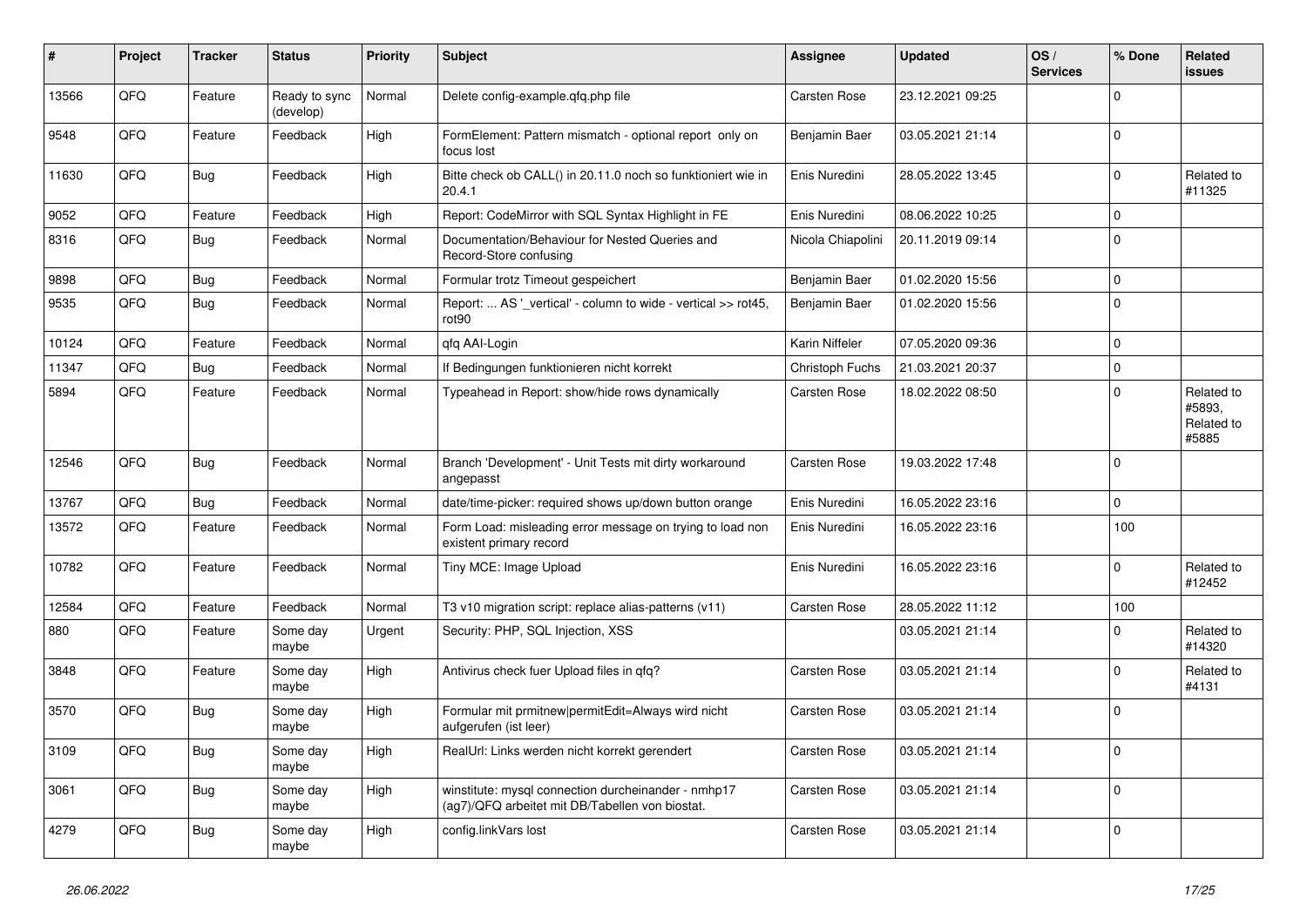| $\#$ | Project | <b>Tracker</b> | <b>Status</b>     | <b>Priority</b> | <b>Subject</b>                                                                                 | <b>Assignee</b> | <b>Updated</b>   | OS/<br><b>Services</b> | % Done      | Related<br><b>issues</b> |
|------|---------|----------------|-------------------|-----------------|------------------------------------------------------------------------------------------------|-----------------|------------------|------------------------|-------------|--------------------------|
| 4258 | QFQ     | Feature        | Some day<br>maybe | High            | <b>System Defaults: Forms</b>                                                                  | Carsten Rose    | 03.05.2021 21:14 |                        | $\Omega$    |                          |
| 3990 | QFQ     | Feature        | Some day<br>maybe | High            | custom class definition: add space automatically                                               | Carsten Rose    | 03.05.2021 21:14 |                        | $\Omega$    |                          |
| 3967 | QFQ     | Feature        | Some day<br>maybe | High            | Report: Checkbox, Radio, Dropdown, Input welches ohne<br>Submit funktioniert - 'Inline-Form'   | Carsten Rose    | 03.05.2021 21:14 |                        | $\Omega$    |                          |
| 9579 | QFQ     | Feature        | Some day<br>maybe | Normal          | Multiform with Process Row                                                                     | Carsten Rose    | 11.12.2019 16:01 |                        | $\Omega$    |                          |
| 9704 | QFQ     | Feature        | Some day<br>maybe | Normal          | Thumbnails Generieren beim Splitten von PDF Files                                              | Carsten Rose    | 11.12.2019 16:01 |                        | $\mathbf 0$ |                          |
| 8106 | QFQ     | Bug            | Some day<br>maybe | Normal          | Dynamic Update: Feld kann nicht auf empty zurückgesetzt<br>werden                              | Carsten Rose    | 11.12.2019 16:01 |                        | $\Omega$    |                          |
| 8894 | QFQ     | Feature        | Some dav<br>maybe | Normal          | Documentation Tags Usable in QFQ Application                                                   | Carsten Rose    | 11.12.2019 16:01 |                        | $\Omega$    |                          |
| 8892 | QFQ     | Feature        | Some day<br>maybe | Normal          | Display and Edit SQL Comments in Form Editor                                                   | Carsten Rose    | 11.12.2019 16:01 |                        | $\Omega$    |                          |
| 9020 | QFQ     | <b>Bug</b>     | Some day<br>maybe | Normal          | radio mit buttonClass und dynamicUpdate lassen sich nicht<br>kombinieren                       |                 | 11.12.2019 16:01 |                        | $\Omega$    |                          |
| 6992 | QFQ     | Feature        | Some day<br>maybe | Normal          | DB exception: Syntax Highlight                                                                 |                 | 11.12.2019 16:01 |                        | $\mathbf 0$ | Related to<br>#5450      |
| 7108 | QFQ     | Feature        | Some day<br>maybe | Normal          | QFQ Wrap Elements                                                                              |                 | 11.12.2019 16:01 |                        | $\Omega$    |                          |
| 7107 | QFQ     | Feature        | Some day<br>maybe | Normal          | Showcase Registration Tool: Anmeldung / Administration :<br>Liste Anmeldungen / Emaileinaldung | Carsten Rose    | 11.12.2019 16:01 |                        | $\Omega$    |                          |
| 7106 | QFQ     | Feature        | Some day<br>maybe | Normal          | Beispiel Nummerierung von Rows in Report                                                       |                 | 11.12.2019 16:01 |                        | $\Omega$    |                          |
| 7105 | QFQ     | Feature        | Some day<br>maybe | Normal          | Beispiel wie man in einer zweiten Tabelle speichert.                                           |                 | 11.12.2019 16:01 |                        | $\mathbf 0$ |                          |
| 7104 | QFQ     | Feature        | Some day<br>maybe | Normal          | Manual: hint about escaping if '\r' appears in mail body                                       |                 | 11.12.2019 16:01 |                        | $\Omega$    |                          |
| 7336 | QFQ     | Feature        | Some day<br>maybe | Normal          | PDF Upload: disallow PDFs with specific Meta information                                       | Carsten Rose    | 11.12.2019 16:01 |                        | $\Omega$    |                          |
| 5783 | QFQ     | Feature        | Some day<br>maybe | Normal          | <b>BPMN View/Edit</b>                                                                          |                 | 11.12.2019 16:02 |                        | $\Omega$    |                          |
| 6083 | QFQ     | Feature        | Some day<br>maybe | Normal          | Dynamic Update: Value Check via SQL                                                            |                 | 11.12.2019 16:02 |                        | $\Omega$    |                          |
| 6299 | QFQ     | Feature        | Some day<br>maybe | Normal          | Attack detection: log table with invalid SIP access                                            |                 | 11.12.2019 16:02 |                        | $\Omega$    | Related to<br>#3947      |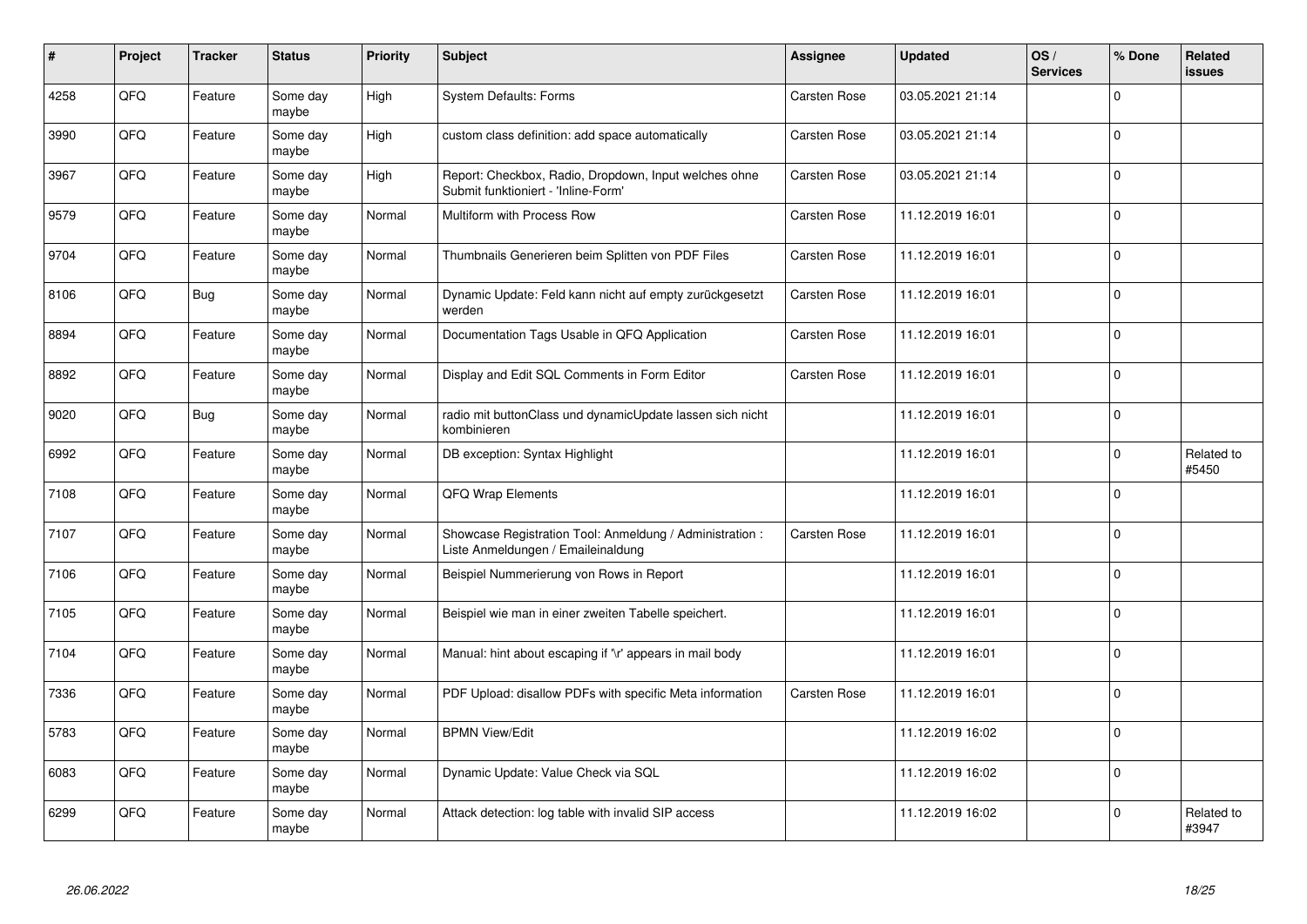| #    | Project | <b>Tracker</b> | <b>Status</b>     | <b>Priority</b> | <b>Subject</b>                                                                                                                | <b>Assignee</b> | <b>Updated</b>   | OS/<br><b>Services</b> | % Done      | Related<br><b>issues</b> |
|------|---------|----------------|-------------------|-----------------|-------------------------------------------------------------------------------------------------------------------------------|-----------------|------------------|------------------------|-------------|--------------------------|
| 6288 | QFQ     | Feature        | Some day<br>maybe | Normal          | Best Practice: Erklaeren wie man ein Formular ganz in 'weiss'<br>erstellen kann                                               |                 | 11.12.2019 16:02 |                        | $\Omega$    |                          |
| 6515 | QFQ     | Feature        | Some day<br>maybe | Normal          | Formular: Felder dynamisch ein/ausblenden                                                                                     |                 | 11.12.2019 16:02 |                        | $\Omega$    |                          |
| 6715 | QFQ     | Feature        | Some day<br>maybe | Normal          | Code-Refactoring: dbArray vereinheitlichen                                                                                    | Carsten Rose    | 11.12.2019 16:02 |                        | $\Omega$    |                          |
| 4349 | QFQ     | Feature        | Some day<br>maybe | Normal          | link download: downloaded external URL to<br>deliver/concatenate - check mimetipe and handle it correctly                     | Carsten Rose    | 11.12.2019 16:02 |                        | $\Omega$    |                          |
| 4442 | QFQ     | Feature        | Some day<br>maybe | Normal          | Special Column Name: _link - new symbol G (Glyph) to<br>choose any available symbol                                           |                 | 11.12.2019 16:02 |                        | $\mathbf 0$ |                          |
| 4441 | QFQ     | <b>Bug</b>     | Some day<br>maybe | Normal          | \$_SERVER Vars sollten nur aus dem Store genommen<br>werden - Code entsprechend anpassen.                                     |                 | 11.12.2019 16:02 |                        | $\Omega$    |                          |
| 4440 | QFQ     | Feature        | Some dav<br>maybe | Normal          | Manual.rst: explain how to. expand PHP Session to 4h                                                                          |                 | 11.12.2019 16:02 |                        | $\Omega$    |                          |
| 4420 | QFQ     | Feature        | Some day<br>maybe | Normal          | Client: Local Storage - store the changes of a form, local in<br>the browser.                                                 | Benjamin Baer   | 11.12.2019 16:02 |                        | $\Omega$    |                          |
| 4444 | QFQ     | Feature        | Some day<br>maybe | Normal          | FE.type=upload: detect mime type                                                                                              |                 | 11.12.2019 16:02 |                        | $\Omega$    | Related to<br>#4303      |
| 4839 | QFQ     | Feature        | Some day<br>maybe | Normal          | gfg-handle in <head> Abschnitt</head>                                                                                         | Carsten Rose    | 11.12.2019 16:02 |                        | $\Omega$    |                          |
| 4974 | QFQ     | Feature        | Some day<br>maybe | Normal          | Long polling - inform all listening clients of changes                                                                        |                 | 11.12.2019 16:02 |                        | $\Omega$    |                          |
| 4956 | QFQ     | Feature        | Some day<br>maybe | Normal          | Sendmail: Benutzerdefinierte Headers                                                                                          | Carsten Rose    | 11.12.2019 16:02 |                        | $\Omega$    |                          |
| 5160 | QFQ     | Feature        | Some day<br>maybe | Normal          | QFQ collaborative / together.js, ShareJS, y-js, collaborative,                                                                |                 | 11.12.2019 16:02 |                        | $\Omega$    |                          |
| 5129 | QFQ     | Feature        | Some day<br>maybe | Normal          | Reports: SQL fuer x Achse und y Achse                                                                                         |                 | 11.12.2019 16:02 |                        | $\mathbf 0$ |                          |
| 3291 | QFQ     | Feature        | Some day<br>maybe | Normal          | AutoCron websiteToken                                                                                                         | Carsten Rose    | 11.12.2019 16:02 |                        | $\Omega$    | Related to<br>#4250      |
| 3285 | QFQ     | Feature        | Some day<br>maybe | Normal          | Zeichenlimit pro Feld: textarea / editor                                                                                      | Carsten Rose    | 11.12.2019 16:02 |                        | $\Omega$    |                          |
| 3385 | QFQ     | Feature        | Some day<br>maybe | Normal          | templateGroup: insert/update/delete non primary records                                                                       | Carsten Rose    | 11.12.2019 16:02 |                        | $\Omega$    |                          |
| 3350 | QFQ     | Feature        | Some day<br>maybe | Normal          | FormEditor: Hilfetext hinter 'checktype'                                                                                      | Carsten Rose    | 11.12.2019 16:02 |                        | $\Omega$    |                          |
| 3349 | QFQ     | <b>Bug</b>     | Some day<br>maybe | Normal          | config.qfq.ini: a) vertraegt keine '=' im Value (z.B. Passwort),<br>b) Values sollten in ticks einschliessbar sein (spaces, ) | Carsten Rose    | 11.12.2019 16:02 |                        | $\Omega$    |                          |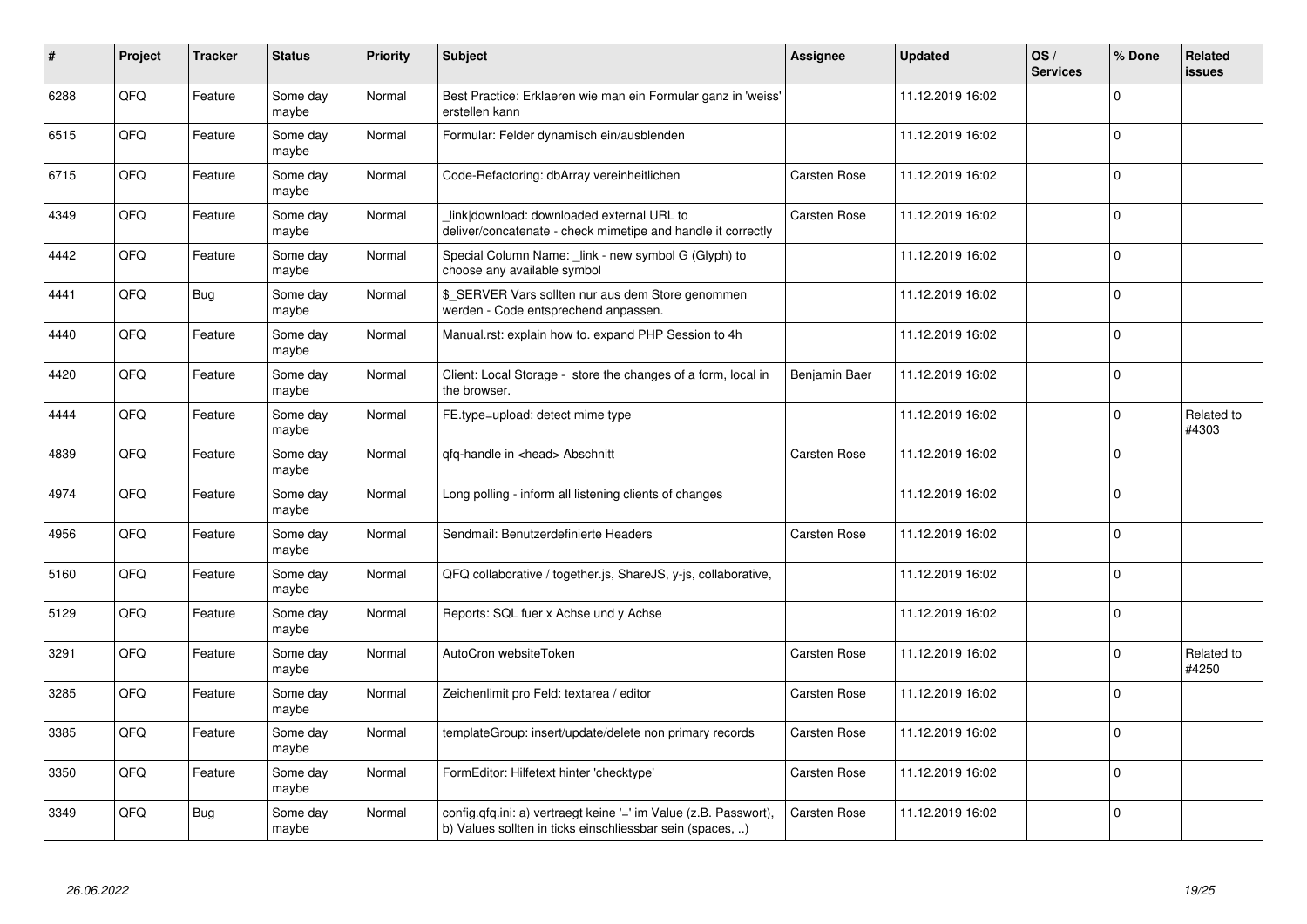| #    | Project        | <b>Tracker</b> | <b>Status</b>     | <b>Priority</b> | <b>Subject</b>                                                                                                                                           | <b>Assignee</b>     | <b>Updated</b>   | OS/<br><b>Services</b> | % Done      | Related<br><b>issues</b>                    |
|------|----------------|----------------|-------------------|-----------------|----------------------------------------------------------------------------------------------------------------------------------------------------------|---------------------|------------------|------------------------|-------------|---------------------------------------------|
| 3332 | QFQ            | Feature        | Some day<br>maybe | Normal          | Uploads: Thumbnails, Details zum hochgeladenen File                                                                                                      | Carsten Rose        | 11.12.2019 16:02 |                        | $\Omega$    | Related to<br>#3264,<br>Related to<br>#5333 |
| 3331 | QFQ            | Feature        | Some day<br>maybe | Normal          | Default Tooltip fuer _page? Links: mit Form und Record ID                                                                                                | Carsten Rose        | 11.12.2019 16:02 |                        | $\Omega$    |                                             |
| 3495 | QFQ            | Feature        | Some day<br>maybe | Normal          | Predifined Parameter werden nicht in '+' (add new record)<br>SIP gerendert.                                                                              |                     | 11.12.2019 16:02 |                        | $\mathbf 0$ |                                             |
| 3458 | QFQ            | Feature        | Some day<br>maybe | Normal          | Display 'Edit Form Element'-Checkbox on form: should<br>depend on FE Group                                                                               | <b>Carsten Rose</b> | 11.12.2019 16:02 |                        | $\Omega$    | Related to<br>#3447                         |
| 3457 | QFQ            | Feature        | Some day<br>maybe | Normal          | LDAP: concat multi values to one single entry                                                                                                            | Carsten Rose        | 11.12.2019 16:02 |                        | $\Omega$    |                                             |
| 3415 | QFQ            | Feature        | Some day<br>maybe | Normal          | FE Login Box Templatefile                                                                                                                                | Benjamin Baer       | 11.12.2019 16:02 |                        | $\mathbf 0$ |                                             |
| 3402 | QFQ            | Feature        | Some day<br>maybe | Normal          | Syntax Highlighting via CodeMirror                                                                                                                       | Carsten Rose        | 11.12.2019 16:02 |                        | 100         | Related to<br>#3207                         |
| 3617 | QFQ            | Feature        | Some day<br>maybe | Normal          | Load javascripts at bottom                                                                                                                               |                     | 11.12.2019 16:02 |                        | $\Omega$    |                                             |
| 3588 | QFQ            | <b>Bug</b>     | Some day<br>maybe | Normal          | templateGroup: versteckte Elemente werden weiterhin<br>gespeichert.                                                                                      | Carsten Rose        | 11.12.2019 16:02 |                        | $\Omega$    |                                             |
| 3708 | QFQ            | Feature        | Some day<br>maybe | Normal          | Form: input - 'specialchars', 'none'  gewisse tags erlauben,<br>andere verbieten                                                                         | Carsten Rose        | 11.12.2019 16:02 |                        | $\Omega$    | Related to<br>#14320                        |
| 3692 | QFQ            | Feature        | Some day<br>maybe | Normal          | QFQ Webseite                                                                                                                                             | Benjamin Baer       | 11.12.2019 16:02 |                        | $\mathbf 0$ | Related to<br>#5033                         |
| 3682 | QFQ            | Bug            | Some day<br>maybe | Normal          | Dynamic update: Radio buttons                                                                                                                            | Carsten Rose        | 11.12.2019 16:02 |                        | $\Omega$    |                                             |
| 3677 | QFQ            | Feature        | Some day<br>maybe | Normal          | wkhtmltopdf: FE User access prohibited, if client IP changes<br>\$TYPO3_CONF_VARS[FE][lockIP]                                                            | Carsten Rose        | 11.12.2019 16:02 |                        | $\Omega$    |                                             |
| 3666 | QFQ            | Feature        | Some day<br>maybe | Normal          | a) Performance Messung: mysql_real_escape_string() im<br>Vergleich zu str_replace(), b) doppeltes Aufrufen von<br>mysql_real_escape_string()             | Carsten Rose        | 11.12.2019 16:02 |                        | $\Omega$    |                                             |
| 3646 | QFQ            | Feature        | Some day<br>maybe | Normal          | Moeglichkeit HTML Tags in Reports auszugeben (zu<br>enkodieren: htmlspecialchars)                                                                        |                     | 11.12.2019 16:02 |                        | $\Omega$    | Related to<br>#14320                        |
| 3811 | $\mathsf{QFQ}$ | Bug            | Some day<br>maybe | Normal          | Dynamic Update: extraButtonInfo - Text aktualisieren                                                                                                     | Carsten Rose        | 11.12.2019 16:03 |                        |             | Related to<br>#11517                        |
| 3750 | QFQ            | Bug            | Some day<br>maybe | Normal          | FE in a row: if one violates check, all are red                                                                                                          | Carsten Rose        | 11.12.2019 16:03 |                        | $\mathbf 0$ |                                             |
| 3879 | QFQ            | Feature        | Some day<br>maybe | Normal          | Form 'FormElement': Beim Feld 'name' rechts in der Notiz<br>einen Link einblenden - a) aktuelle Definition anzeigen, b)<br>Spalte in der Tabelle anlegen |                     | 11.12.2019 16:03 |                        | 0           |                                             |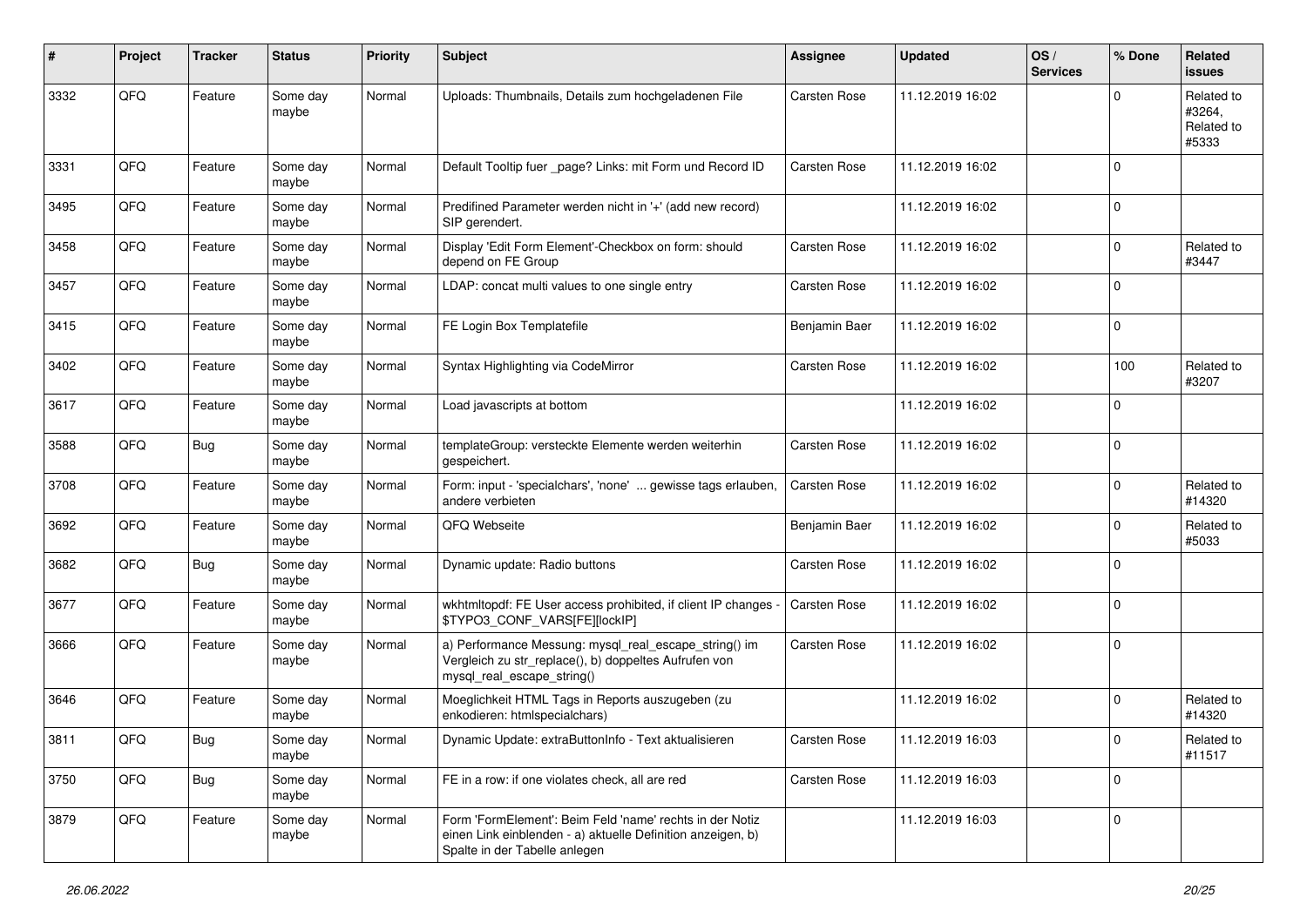| #    | Project | <b>Tracker</b> | <b>Status</b>     | <b>Priority</b> | <b>Subject</b>                                                                                                                   | <b>Assignee</b>     | <b>Updated</b>   | OS/<br><b>Services</b> | % Done      | Related<br><b>issues</b>                    |
|------|---------|----------------|-------------------|-----------------|----------------------------------------------------------------------------------------------------------------------------------|---------------------|------------------|------------------------|-------------|---------------------------------------------|
| 3878 | QFQ     | Feature        | Some day<br>maybe | Normal          | Form 'FormElement': Spalte 'name' typeAhead mit<br>Spaltennamen der Primarytable.                                                |                     | 11.12.2019 16:03 |                        | $\mathbf 0$ |                                             |
| 3877 | QFQ     | Feature        | Some day<br>maybe | Normal          | FormEditor: die Felder die aktuell nicht gebraucht werden nur<br>auf readonly/disabled setzen (nicht ausblenden > das irritiert. | Carsten Rose        | 11.12.2019 16:03 |                        | $\Omega$    |                                             |
| 3941 | QFQ     | Feature        | Some day<br>maybe | Normal          | sqlAfter: es sollten mehrere moeglich sein                                                                                       | Carsten Rose        | 11.12.2019 16:03 |                        | $\Omega$    | Related to<br>#3942                         |
| 3905 | QFQ     | Feature        | Some day<br>maybe | Normal          | Documentation: Best Practice anhand eines Online<br>Bewerbungstools                                                              | Carsten Rose        | 11.12.2019 16:03 |                        | $\Omega$    |                                             |
| 3900 | QFQ     | Feature        | Some day<br>maybe | Normal          | Extend documentation of 'Copy / Paste'                                                                                           | <b>Carsten Rose</b> | 11.12.2019 16:03 |                        | $\Omega$    | Related to<br>#3899                         |
| 3895 | QFQ     | <b>Bug</b>     | Some day<br>maybe | Normal          | typeahead pedantic: on lehrkredit Idap webpass - if only one<br>person is in dropdown, such person can't be selected             | Carsten Rose        | 11.12.2019 16:03 |                        | $\Omega$    |                                             |
| 3882 | QFQ     | <b>Bug</b>     | Some day<br>maybe | Normal          | templateGroup: disable 'add' if limit is reached - funktioniert<br>nicht wenn bereits records existierten                        | Carsten Rose        | 11.12.2019 16:03 |                        | $\Omega$    |                                             |
| 4008 | QFQ     | <b>Bug</b>     | Some day<br>maybe | Normal          | FormElemen.type=sendmail: wrong 'TO' if 'real<br>name <rea@mail.to>' is used</rea@mail.to>                                       | Carsten Rose        | 11.12.2019 16:03 |                        | $\mathbf 0$ |                                             |
| 3991 | QFQ     | Feature        | Some day<br>maybe | Normal          | report: Columnname '_skipWrap' skips 'fbeg', 'fend'                                                                              | Carsten Rose        | 11.12.2019 16:03 |                        | 0           |                                             |
| 3947 | QFQ     | Feature        | Some day<br>maybe | Normal          | Attack detectect: logout current user                                                                                            | Carsten Rose        | 11.12.2019 16:03 |                        | $\Omega$    | Related to<br>#5458,<br>Related to<br>#6299 |
| 3942 | QFQ     | Feature        | Some day<br>maybe | Normal          | Action Elemente: neu generierte IDs via FE weitergeben                                                                           | <b>Carsten Rose</b> | 11.12.2019 16:03 |                        | $\Omega$    | Related to<br>#3941                         |
| 4027 | QFQ     | Feature        | Some day<br>maybe | Normal          | Missing: orange 'check' / 'bullet'                                                                                               |                     | 11.12.2019 16:03 |                        | $\Omega$    |                                             |
| 4026 | QFQ     | Feature        | Some day<br>maybe | Normal          | sqlLog.sql: log number of FE.id                                                                                                  | Carsten Rose        | 11.12.2019 16:03 |                        | $\Omega$    | Related to<br>#5458                         |
| 4018 | QFQ     | Feature        | Some day<br>maybe | Normal          | typeahead: solve problem with potential long query<br>parameter                                                                  | Carsten Rose        | 11.12.2019 16:03 |                        | $\Omega$    |                                             |
| 4197 | QFQ     | Feature        | Some day<br>maybe | Normal          | Unit Test fuer JSON Stream von QuickFormQuery.php ><br>doForm()                                                                  | Carsten Rose        | 11.12.2019 16:03 |                        | $\Omega$    |                                             |
| 4138 | QFQ     | <b>Bug</b>     | Some day<br>maybe | Normal          | _style fehlt                                                                                                                     |                     | 11.12.2019 16:03 |                        | $\Omega$    |                                             |
| 4122 | QFQ     | <b>Bug</b>     | Some day<br>maybe | Normal          | file: Render Mode hat keinen Effekt                                                                                              |                     | 11.12.2019 16:03 |                        | $\mathbf 0$ |                                             |
| 4293 | QFO     | <b>Bug</b>     | Some day<br>maybe | Normal          | Download broken if token 'd:' is missing - but no error<br>message                                                               | Carsten Rose        | 11.12.2019 16:03 |                        | 0           | Related to<br>#7514                         |
| 4259 | QFQ     | Feature        | Some day<br>maybe | Normal          | Instant trigger a cron job                                                                                                       | Carsten Rose        | 11.12.2019 16:03 |                        | 0           |                                             |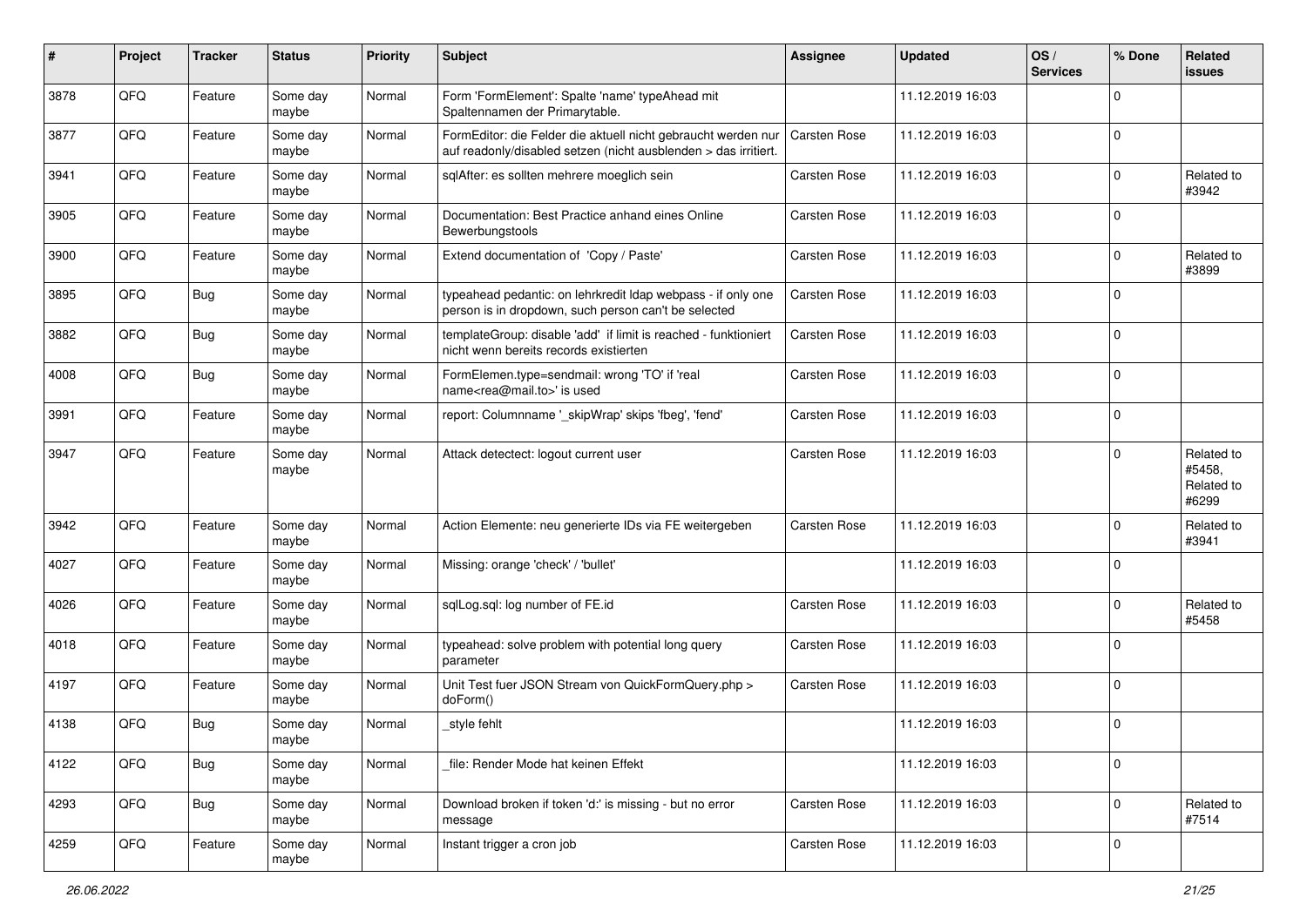| $\sharp$ | Project | <b>Tracker</b> | <b>Status</b>     | Priority | Subject                                                                                                            | Assignee       | <b>Updated</b>   | OS/<br><b>Services</b> | % Done      | Related<br><b>issues</b> |
|----------|---------|----------------|-------------------|----------|--------------------------------------------------------------------------------------------------------------------|----------------|------------------|------------------------|-------------|--------------------------|
| 1623     | QFQ     | Feature        | Some day<br>maybe | Normal   | RealURL                                                                                                            |                | 11.12.2019 16:03 |                        | 30          |                          |
| 1510     | QFQ     | Feature        | Some day<br>maybe | Normal   | jquery von google laden, falls das nicht geht lokal                                                                |                | 11.12.2019 16:03 |                        | $\mathbf 0$ |                          |
| 1253     | QFQ     | Feature        | Some day<br>maybe | Normal   | QF: Colorpicker                                                                                                    |                | 11.12.2019 16:03 |                        | $\Omega$    |                          |
| 1251     | QFQ     | Feature        | Some day<br>maybe | Normal   | QF: Combo                                                                                                          |                | 11.12.2019 16:03 |                        | $\Omega$    |                          |
| 1946     | QFQ     | Feature        | Some day<br>maybe | Normal   | Kontrolle ob der ReadOnly Modus bei den<br>Formularelementen korrekt implementiert ist                             | Carsten Rose   | 11.12.2019 16:03 |                        | $\mathbf 0$ |                          |
| 1635     | QFQ     | Feature        | Some day<br>maybe | Normal   | QFQ Extension content record: weitere Optionen einblenden.                                                         | Carsten Rose   | 11.12.2019 16:03 |                        | $\pmb{0}$   |                          |
| 2084     | QFQ     | Feature        | Some day<br>maybe | Normal   | Mailto mit encryption: Subrecord                                                                                   | Carsten Rose   | 11.12.2019 16:03 |                        | $\Omega$    | Related to<br>#2082      |
| 2063     | QFQ     | Bug            | Some day<br>maybe | Normal   | Pills auf 'inaktiv' setzen falls keine Element auf dem Pill<br>sichtbar sind.                                      | Benjamin Baer  | 11.12.2019 16:03 |                        | $\Omega$    | Related to<br>#3752      |
| 2995     | QFQ     | Feature        | Some day<br>maybe | Normal   | Dropdown JQuery Plugin: 'chosen' - Moeglichkeit um Select<br>Listen mehr Funktion zu geben. Kein Bootstrap noetig. | Carsten Rose   | 11.12.2019 16:03 |                        | $\pmb{0}$   |                          |
| 2950     | QFQ     | Feature        | Some day<br>maybe | Normal   | Inhalt QFQ Records als File                                                                                        |                | 11.12.2019 16:03 |                        | $\mathbf 0$ |                          |
| 3216     | QFQ     | Feature        | Some day<br>maybe | Normal   | dynamic update für checkbox label2                                                                                 | Carsten Rose   | 11.12.2019 16:03 |                        | $\Omega$    | Related to<br>#2081      |
| 3130     | QFQ     | Bug            | Some day<br>maybe | Normal   | Debug Info's nicht korrekt nach 'New > Save'.                                                                      | Carsten Rose   | 11.12.2019 16:03 |                        | $\Omega$    | Related to<br>#3253      |
| 3267     | QFQ     | Feature        | Some day<br>maybe | Normal   | 2 Forms auf einer Seite: real + Read only                                                                          | Carsten Rose   | 11.12.2019 16:03 |                        | $\mathbf 0$ |                          |
| 9024     | QFQ     | <b>Bug</b>     | Some day<br>maybe | Normal   | QFQ Einarbeitung                                                                                                   |                | 01.02.2020 15:56 |                        | $\Omega$    |                          |
| 2643     | QFQ     | Bug            | Some day<br>maybe | Normal   | Zend / PHP Webinars anschauen                                                                                      | Carsten Rose   | 01.02.2020 15:56 |                        | $\Omega$    |                          |
| 4583     | QFQ     | <b>Bug</b>     | Some day<br>maybe | Normal   | Dynamic Update bei TypeAhead Feldern                                                                               | Carsten Rose   | 01.02.2020 23:19 |                        | $\Omega$    |                          |
| 4528     | QFQ     | <b>Bug</b>     | Some day<br>maybe | Normal   | extraButtonLock mit SQLAhead Bug                                                                                   | Carsten Rose   | 01.02.2020 23:19 |                        | $\Omega$    |                          |
| 4092     | QFQ     | Bug            | Some day<br>maybe | Normal   | 1) Logging verbessern wann welches FE warum ausgefuehrt<br>wird, 2) Documentation: Best Practice Template Group    | Carsten Rose   | 01.02.2020 23:19 |                        | $\mathbf 0$ | Related to<br>#3504      |
| 3613     | QFQ     | Bug            | Some day<br>maybe | Normal   | note /note unchecked -> note div (col-md) wird weiterhin<br>gerendert                                              | Elias Villiger | 01.02.2020 23:19 |                        | 100         |                          |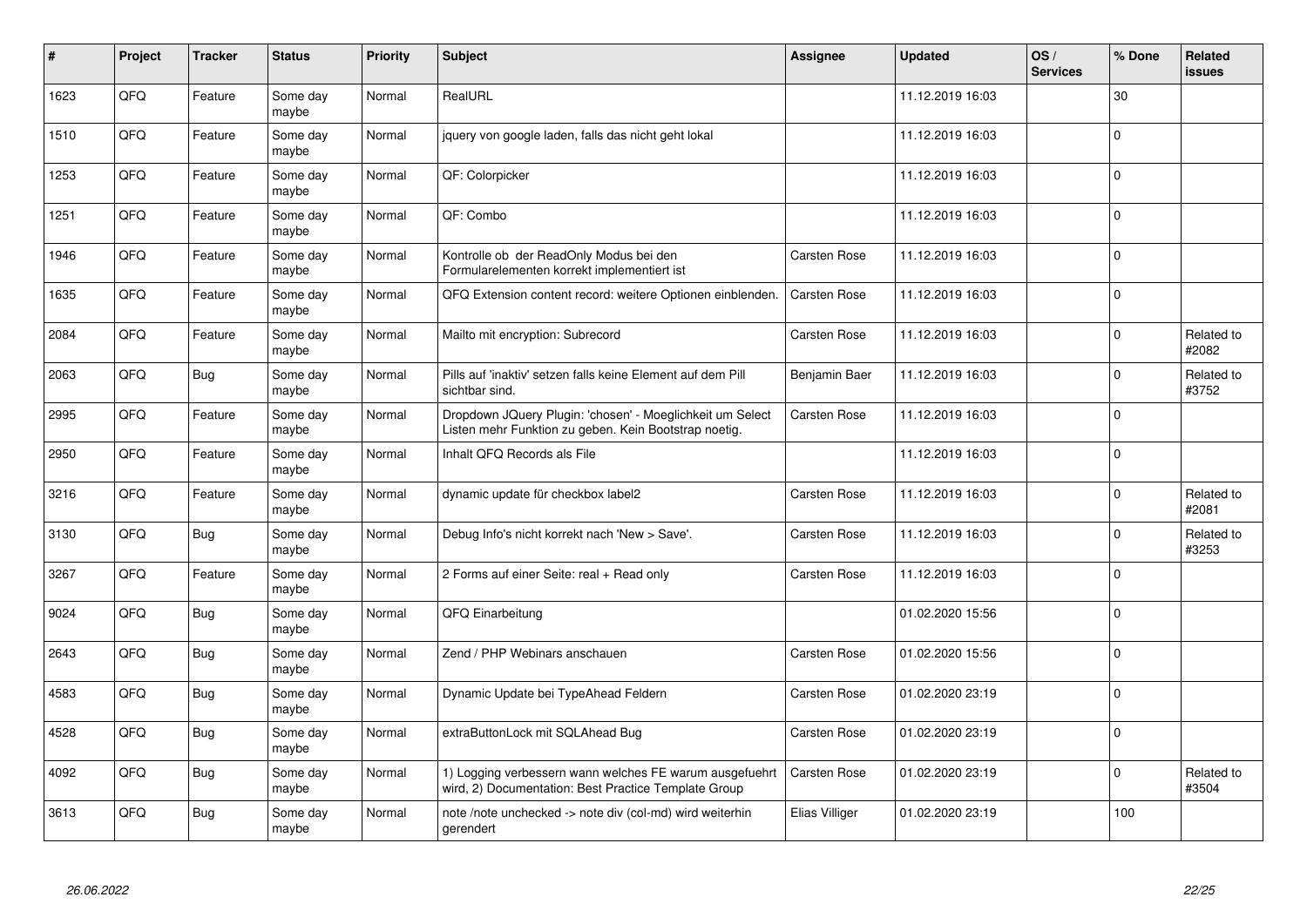| ∦    | Project | <b>Tracker</b> | <b>Status</b>     | <b>Priority</b> | <b>Subject</b>                                                                                                       | <b>Assignee</b>     | <b>Updated</b>   | OS/<br><b>Services</b> | % Done      | Related<br><b>issues</b> |
|------|---------|----------------|-------------------|-----------------|----------------------------------------------------------------------------------------------------------------------|---------------------|------------------|------------------------|-------------|--------------------------|
| 5389 | QFQ     | Feature        | Some day<br>maybe | Normal          | QFQ Design: Multline label / note                                                                                    | Benjamin Baer       | 01.02.2020 23:19 |                        | $\Omega$    |                          |
| 5132 | QFQ     | Feature        | Some day<br>maybe | Normal          | Error Message sendmail missing attachment: more details                                                              | Carsten Rose        | 01.02.2020 23:19 |                        | $\Omega$    |                          |
| 5021 | QFQ     | <b>Bug</b>     | Some day<br>maybe | Normal          | FE.typ=extra - during save displays error 'datum2' already<br>filled in STORE SIP - the value is stored nevertheless | <b>Carsten Rose</b> | 01.02.2020 23:19 |                        | $\mathbf 0$ | Related to<br>#3875      |
| 4872 | QFQ     | Feature        | Some day<br>maybe | Normal          | Fields of Typo3 page available in STORE_TYPO3                                                                        | Carsten Rose        | 01.02.2020 23:19 |                        | $\Omega$    |                          |
| 4869 | QFQ     | Feature        | Some day<br>maybe | Normal          | Dynamic Update (show, hide, readonly?, required?) for<br><b>Template Group Elements</b>                              | Carsten Rose        | 01.02.2020 23:19 |                        | $\Omega$    | Related to<br>#4865      |
| 4606 | QFQ     | Feature        | Some day<br>maybe | Normal          | link: qualifier to render bootstrap button                                                                           | Carsten Rose        | 01.02.2020 23:19 |                        | $\mathbf 0$ |                          |
| 5877 | QFQ     | <b>Bug</b>     | Some day<br>maybe | Normal          | FE.type=note:bsColumn strange behaviour                                                                              |                     | 01.02.2020 23:19 |                        | $\Omega$    |                          |
| 5852 | QFQ     | Feature        | Some day<br>maybe | Normal          | Logging: mail.log / sql.log - im FE anzeigen und via AJAX<br>aktualisieren                                           | Carsten Rose        | 01.02.2020 23:19 |                        | $\Omega$    | Related to<br>#5885      |
| 5805 | QFQ     | Feature        | Some day<br>maybe | Normal          | TypeAHead SQL value instead of key stored                                                                            |                     | 01.02.2020 23:19 |                        | $\Omega$    | Related to<br>#5444      |
| 5768 | QFQ     | <b>Bug</b>     | Some day<br>maybe | Normal          | {{pageLanguage:T}}' missing if QFQ is called via api                                                                 | <b>Carsten Rose</b> | 01.02.2020 23:19 |                        | $\mathbf 0$ |                          |
| 5706 | QFQ     | <b>Bug</b>     | Some day<br>maybe | Normal          | upload: fileDestination needs to be sanatized                                                                        | Carsten Rose        | 01.02.2020 23:19 |                        | $\Omega$    |                          |
| 5579 | QFQ     | Feature        | Some day<br>maybe | Normal          | Enhance Doc / Presentation: variable type 'link column type'                                                         | Carsten Rose        | 01.02.2020 23:19 |                        | $\Omega$    |                          |
| 5557 | QFQ     | Bug            | Some day<br>maybe | Normal          | Form load: STORE RECORD filled, but should be empty                                                                  | <b>Carsten Rose</b> | 01.02.2020 23:19 |                        | 0 l         |                          |
| 7100 | QFQ     | Feature        | Some day<br>maybe | Normal          | Download: log access, max downloads, time limit                                                                      |                     | 01.02.2020 23:19 |                        | $\Omega$    |                          |
| 6704 | QFQ     | Feature        | Some day<br>maybe | Normal          | Upload Mode: Bilder in Notizen rechts sollen aktuellen<br>Upload repräsentieren.                                     |                     | 01.02.2020 23:19 |                        | $\Omega$    | Related to<br>#3264      |
| 6084 | QFQ     | Feature        | Some day<br>maybe | Normal          | New escape type: 'D' - convert date                                                                                  |                     | 01.02.2020 23:19 |                        | $\Omega$    |                          |
| 5991 | QFQ     | <b>Bug</b>     | Some day<br>maybe | Normal          | URLs with ' ' or long parameter are problematic                                                                      | <b>Carsten Rose</b> | 01.02.2020 23:19 |                        | $\mathbf 0$ |                          |
| 5983 | QFQ     | Feature        | Some day<br>maybe | Normal          | Form Submit (save & update): normalize date/-time FE                                                                 | Carsten Rose        | 01.02.2020 23:19 |                        | $\Omega$    |                          |
| 5923 | QFQ     | Feature        | Some day<br>maybe | Normal          | fillStoreSystemBySqlLate                                                                                             |                     | 01.02.2020 23:19 |                        | $\Omega$    |                          |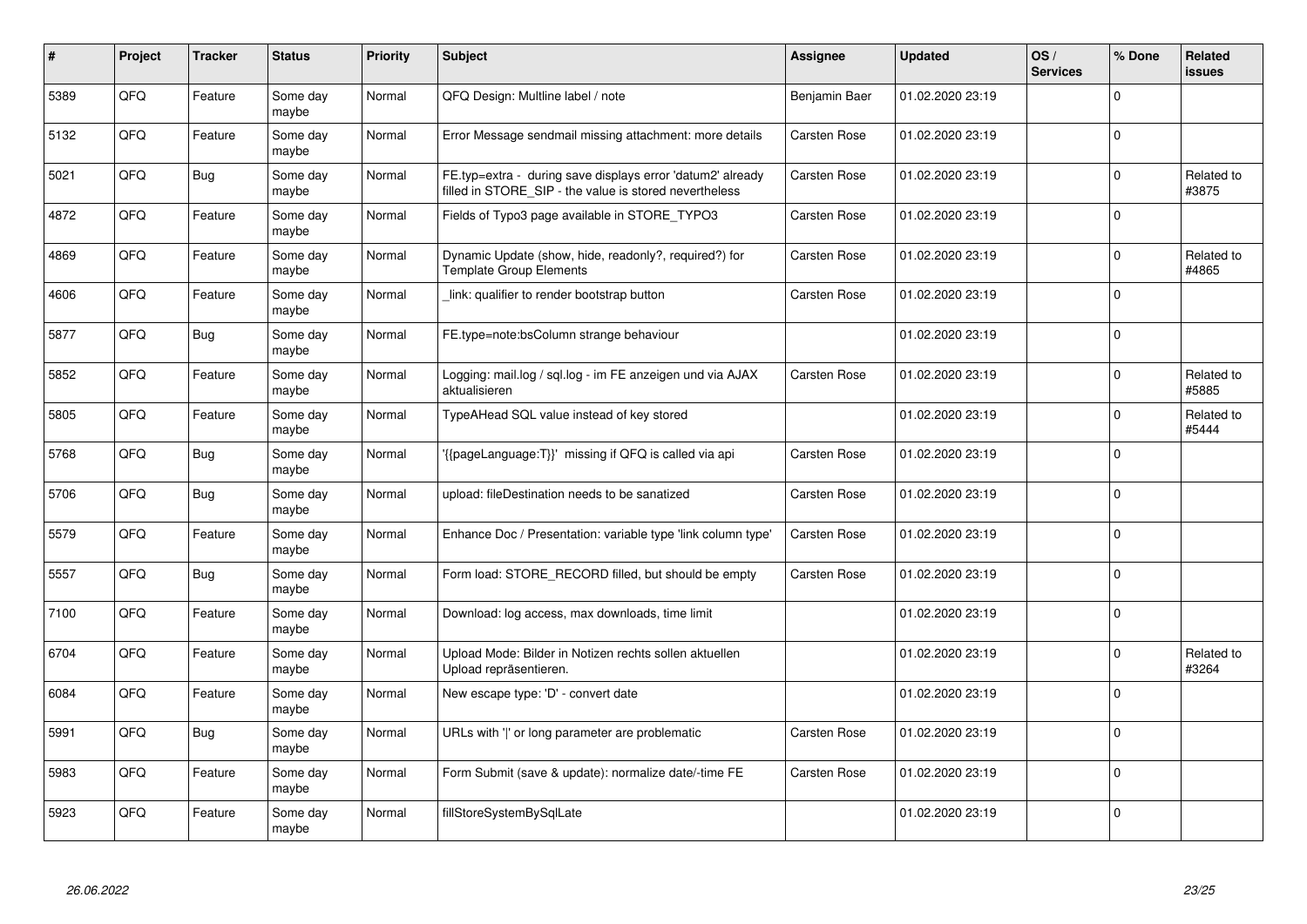| $\#$ | Project | <b>Tracker</b> | <b>Status</b>     | <b>Priority</b> | <b>Subject</b>                                                                                                                                           | <b>Assignee</b> | <b>Updated</b>   | OS/<br><b>Services</b> | % Done      | Related<br><b>issues</b>                    |
|------|---------|----------------|-------------------|-----------------|----------------------------------------------------------------------------------------------------------------------------------------------------------|-----------------|------------------|------------------------|-------------|---------------------------------------------|
| 5895 | QFQ     | Feature        | Some day<br>maybe | Normal          | Tutorial: List of all QFQ Features                                                                                                                       |                 | 01.02.2020 23:19 |                        | $\mathbf 0$ |                                             |
| 5893 | QFQ     | Feature        | Some day<br>maybe | Normal          | Edit on double-click                                                                                                                                     |                 | 01.02.2020 23:19 |                        | $\mathbf 0$ | Related to<br>#5894                         |
| 8522 | QFQ     | Feature        | Some day<br>maybe | Normal          | build QFQ - npm warnings                                                                                                                                 | Benjamin Baer   | 01.02.2020 23:19 |                        | 50          |                                             |
| 8056 | QFQ     | Feature        | Some day<br>maybe | Normal          | Termin Organisation (Reservation)                                                                                                                        |                 | 01.02.2020 23:19 |                        | $\mathbf 0$ | Related to<br>#8658                         |
| 7921 | QFQ     | Feature        | Some day<br>maybe | Normal          | Rest API Export: URL kuerzer machen                                                                                                                      |                 | 01.02.2020 23:19 |                        | $\mathbf 0$ |                                             |
| 7281 | QFQ     | <b>Bug</b>     | Some day<br>maybe | Normal          | Subrecords: on large screen separator line too short                                                                                                     |                 | 01.02.2020 23:19 |                        | $\mathbf 0$ |                                             |
| 4651 | QFQ     | Bug            | Some day<br>maybe | Normal          | "Loading document" Modal wird angezeigt bei uzhcd type=2<br>Ansicht                                                                                      | Carsten Rose    | 01.02.2020 23:20 |                        | $\Omega$    |                                             |
| 4454 | QFQ     | Bug            | Some day<br>maybe | Normal          | Required Elements: multiple elements in a row - whole row<br>marked if only one input is empty.                                                          | Benjamin Baer   | 01.02.2020 23:20 |                        | $\mathbf 0$ |                                             |
| 4439 | QFQ     | Feature        | Some day<br>maybe | Normal          | Log: report all actions fired by an FE Element, incl. the<br>original directive (slaveld, sqllnsert, )                                                   |                 | 01.02.2020 23:20 |                        | $\Omega$    | Related to<br>#4432,<br>Related to<br>#5458 |
| 4435 | QFQ     | Feature        | Some day<br>maybe | Normal          | Report: striptags - specify allowed tags                                                                                                                 |                 | 01.02.2020 23:20 |                        | 0           |                                             |
| 4433 | QFQ     | Feature        | Some day<br>maybe | Normal          | Log when SIP will be destroyed by QFQ for any (security)<br>reason                                                                                       |                 | 01.02.2020 23:20 |                        | $\Omega$    | Related to<br>#4432,<br>Related to<br>#5458 |
| 4398 | QFQ     | <b>Bug</b>     | Some day<br>maybe | Normal          | Typeahead: mouse click in a prefilled input opens a single<br>item dropdown with the current value - click on it seems to set<br>the value, not the key. | Benjamin Baer   | 01.02.2020 23:20 |                        | $\Omega$    | Related to<br>#4457                         |
| 4330 | QFQ     | Feature        | Some day<br>maybe | Normal          | Error Message: report missing {{ / }} in sqlUpdate, sqlInsert,<br>sqlDelete, sqlAfter, sqlBefore in FE action elements.                                  | Carsten Rose    | 01.02.2020 23:20 |                        | $\Omega$    |                                             |
| 4328 | QFQ     | Bug            | Some day<br>maybe | Normal          | Error Message: Show FE name/number on problems in FE                                                                                                     | Carsten Rose    | 01.02.2020 23:20 |                        | $\mathbf 0$ |                                             |
| 1234 | QFQ     | Feature        | Some day<br>maybe | Normal          | QF: Record numbering: Im Grid soll in Spalte 1 optional die<br>laufende Nummer der Records angezeigt werden.                                             |                 | 01.02.2020 23:20 |                        | 0           |                                             |
| 955  | QFQ     | Feature        | Some day<br>maybe | Normal          | QF: Notizen vor/nach dem Form                                                                                                                            |                 | 01.02.2020 23:20 |                        | $\mathbf 0$ |                                             |
| 5455 | QFQ     | Feature        | Some day<br>maybe | Normal          | Mail Redirects grld abhaengig                                                                                                                            |                 | 01.02.2020 23:20 |                        | 0           |                                             |
| 5428 | QFQ     | Feature        | Some day<br>maybe | Normal          | secure thumbnail: late render on access.                                                                                                                 | Carsten Rose    | 01.02.2020 23:20 |                        | 0           |                                             |